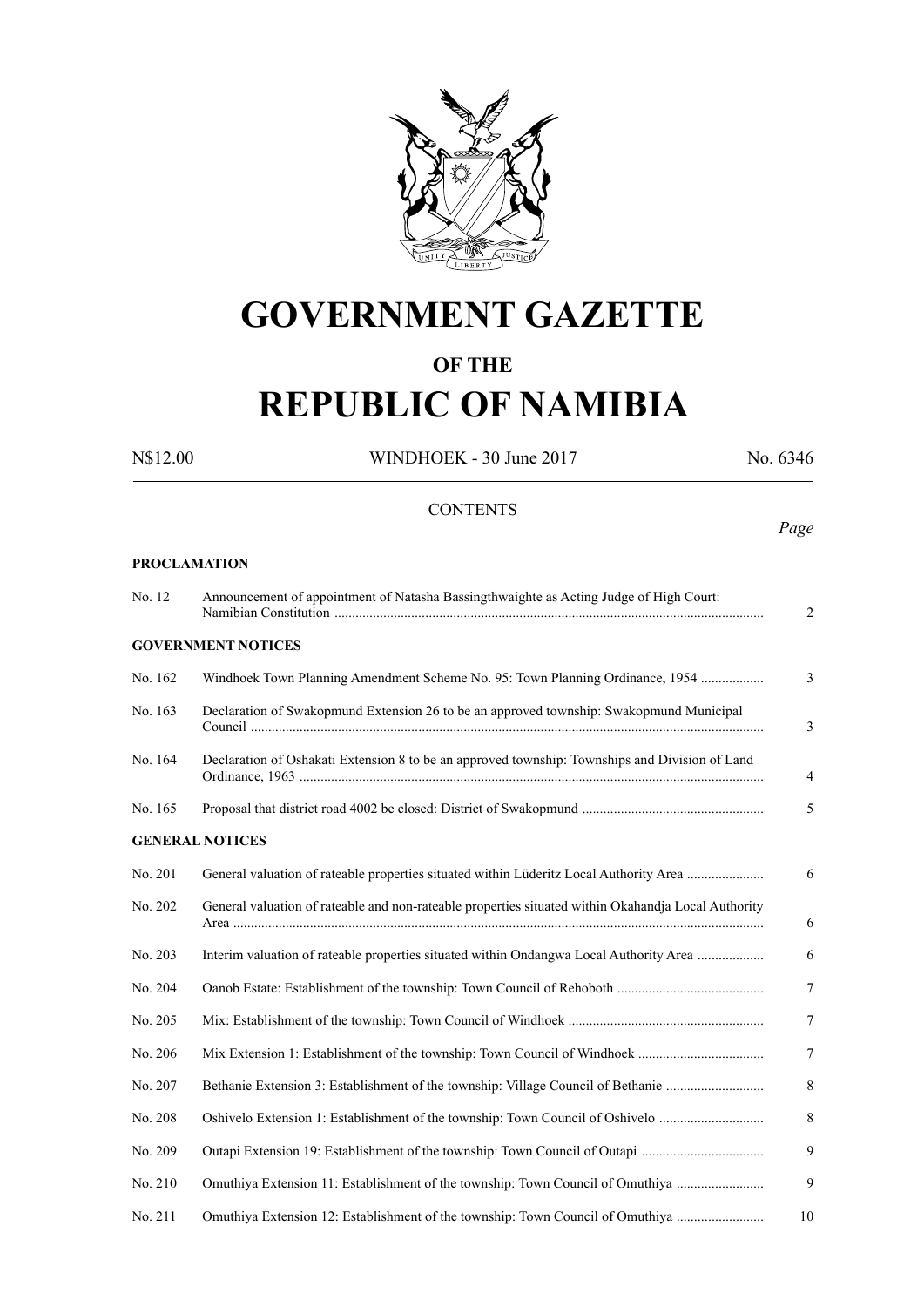| No. 212 | Empelheim Extension 4: Establishment of the township: Municipality of Mariental                                                                                                                                                    | $10\,$ |
|---------|------------------------------------------------------------------------------------------------------------------------------------------------------------------------------------------------------------------------------------|--------|
| No. 213 | Empelheim Extension 5: Establishment of the township: Municipality of Mariental                                                                                                                                                    | 10     |
| No. 214 | Mariental Extension 6: Establishment of the township: Municipality of Mariental                                                                                                                                                    | 11     |
| No. 215 | Mariental Extension 7: Establishment of the township: Municipality of Mariental                                                                                                                                                    | 11     |
| No. 216 | Mariental Extension 8: Establishment of the township: Municipality of Mariental                                                                                                                                                    | 12     |
| No. 217 | Katima Mulilo Extension 24: Establishment of the township: Town Council of Katima Mulilo                                                                                                                                           | 12     |
| No. 218 | Khorixas Extension 9: Establishment of the township: Town Council of Khorixas                                                                                                                                                      | 13     |
| No. 219 | Khorixas Extension 10: Establishment of the township: Town Council of Khorixas                                                                                                                                                     | 13     |
| No. 220 |                                                                                                                                                                                                                                    | 13     |
| No. 221 |                                                                                                                                                                                                                                    | 14     |
| No. 222 | Ondangwa Extension 36: Establishment of the township: Town Council of Ondangwa                                                                                                                                                     | 14     |
| No. 223 | Ondangwa Extension 37: Establishment of the township: Town Council of Ondangwa                                                                                                                                                     | 15     |
| No. 224 | Ondangwa Extension 38: Establishment of the township: Town Council of Ondangwa                                                                                                                                                     | 15     |
| No. 225 | Oranjemund Extension 8: Establishment of the township: Town Council of Oranjemund                                                                                                                                                  | 16     |
| No. 226 | Oranjemund Extension 9: Establishment of the township: Town Council of Oranjemund                                                                                                                                                  | 16     |
| No. 227 | Oranjemund Extension 10: Establishment of the township: Town Council of Oranjemund                                                                                                                                                 | 16     |
| No. 228 | Oranjemund Extension 11: Establishment of the township: Town Council of Oranjemund                                                                                                                                                 | 17     |
| No. 229 | Oranjemund Extension 13: Establishment of the township: Town Council of Oranjemund                                                                                                                                                 | 17     |
| No. 230 | Oranjemund Extension 14: Establishment of the township: Town Council of Oranjemund                                                                                                                                                 | 18     |
| No. 231 | Permanent closure of Portion A of Erf 3217, Goreangab Extension 2, as street                                                                                                                                                       | 18     |
| No. 232 | Permanent closure of Portion X of Erf R/961 Nombtsoub Extension 3 as public open space, (The                                                                                                                                       | 19     |
| No. 233 | Permanent closure of Erf 2557 (±109m <sup>2</sup> ) and Portion A of Erf 1443 (±4m <sup>2</sup> ), van Coller Street, Klein<br>Windhoek as street (The closed street portion will be consolidated with Erf RE/1437, Klein Windhoek | 19     |
| No. 234 | Bank of Namibia: Statement of Assets and Liabilities as at close of business on 31 May 2017                                                                                                                                        | 20     |

## **Proclamation**

#### by the

#### **PRESIDENT OF THE REPUBLIC OF NAMIBIA**

#### No. 12 2017

#### ANNOUNCEMENT OF APPOINTMENT OF NATASHA BASSINGTHWAIGHTE AS ACTING JUDGE OF HIGH COURT: NAMIBIAN CONSTITUTION

In terms of Sub-Article (8) of Article 32 of the Namibian Constitution, I announce that I have, under Sub-Article (4)(a)(aa) of that Article read with Article 82(3) of that Constitution on the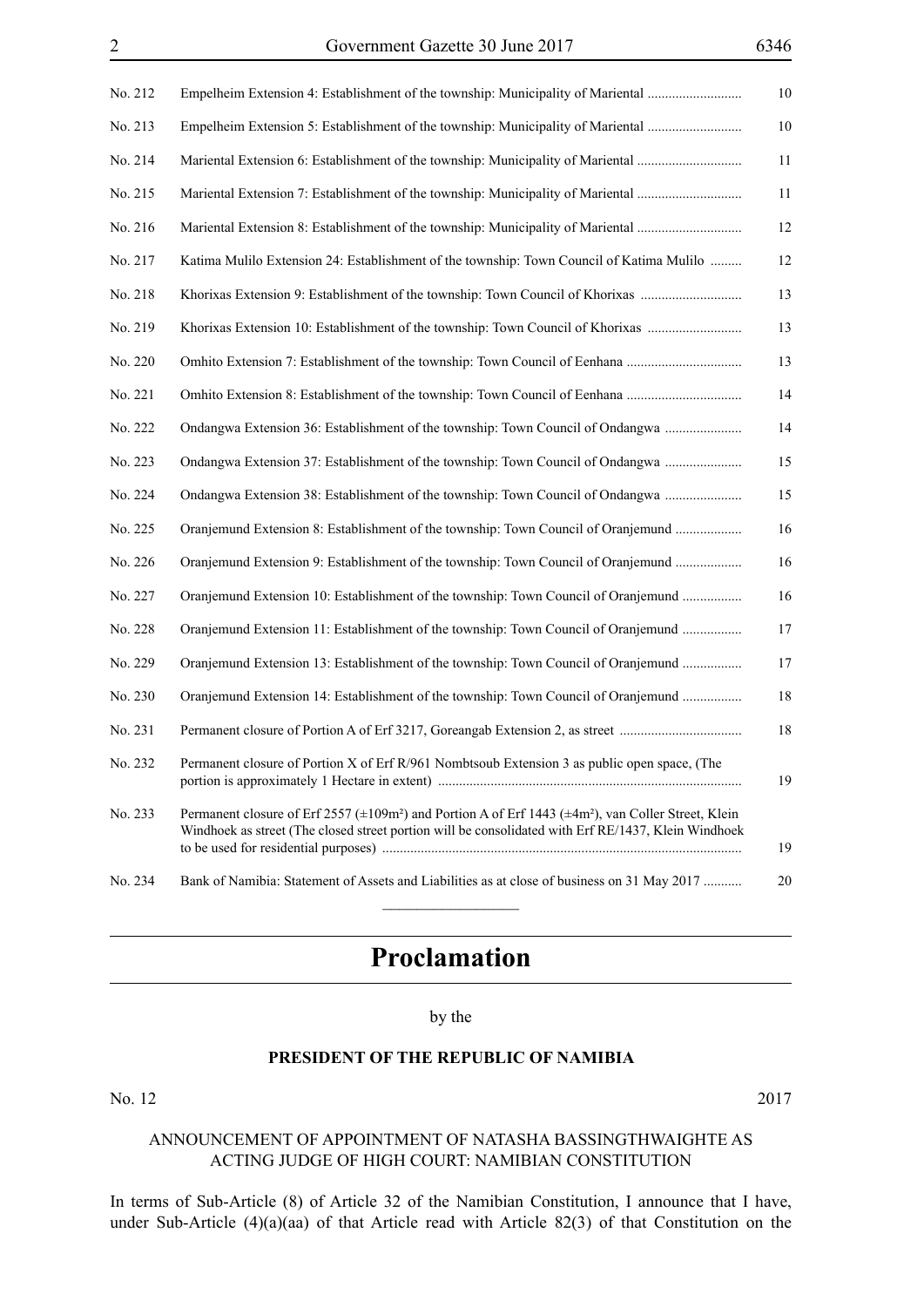recommendation of the Judicial Service Commission, appointed Natasha Bassingthwaighte as Acting Judge of the High Court of Namibia for the period of 12 June 2017 to 31 July 2017.

Given under my Hand and the Seal of the Republic of Namibia at Windhoek, this 15th day of June, Two Thousand and Seventeen.

**Hage G. Geingob President BY ORDER OF THE PRESIDENT**

### **Government Notices**

 $\frac{1}{2}$ 

#### **MINISTRY OF URBAN AND RURAL DEVELOPMENT**

No. 162 2017

#### WINDHOEK TOWN PLANNING AMENDMENT SCHEME NO. 95: TOWN PLANNING ORDINANCE, 1954

In terms of subsection (2) of section 26 of the Town Planning Ordinance, 1954 (Ordinance No. 18 of 1954), I give notice that I have under subsection (1) of that section, read with section 27(1) of that Ordinance, approved the Windhoek Town Planning Amendment Scheme No. 95 of the Municipality of Windhoek.

#### **S. Shaningwa Minister of Urban and Rural Development** Windhoek, 6 June 2017

#### **MINISTRY OF URBAN AND RURAL DEVELOPMENT**

 $\frac{1}{2}$ 

No. 163 2017

#### DECLARATION OF SWAKOPMUND EXTENSION 26 TO BE AN APPROVED TOWNSHIP: SWAKOPMUND MUNICIPAL CONCOUCIL

In terms of section 13 of the Townships and Division of Land Ordinance, 1963 (Ordinance 11 of 1963) as amended, I -

- (a) declare the area situated on Portion 124 (a portion of Portion 121) of the Farm Swakopmund Townlands No. 41 in the Registration Division "G" as indicated on General Plan No. G184 to be an approved township; and
- (b) set out in the Schedule the conditions, subject to which the application for permission to establish the township concerned has been granted.

#### **S. Shaningwa Minister of Urban and Rural Development** Windhoek, 12 June 2017

#### **SCHEDULE**

#### **1. Name of township:**

The township shall be called Swakopmund Extension 26.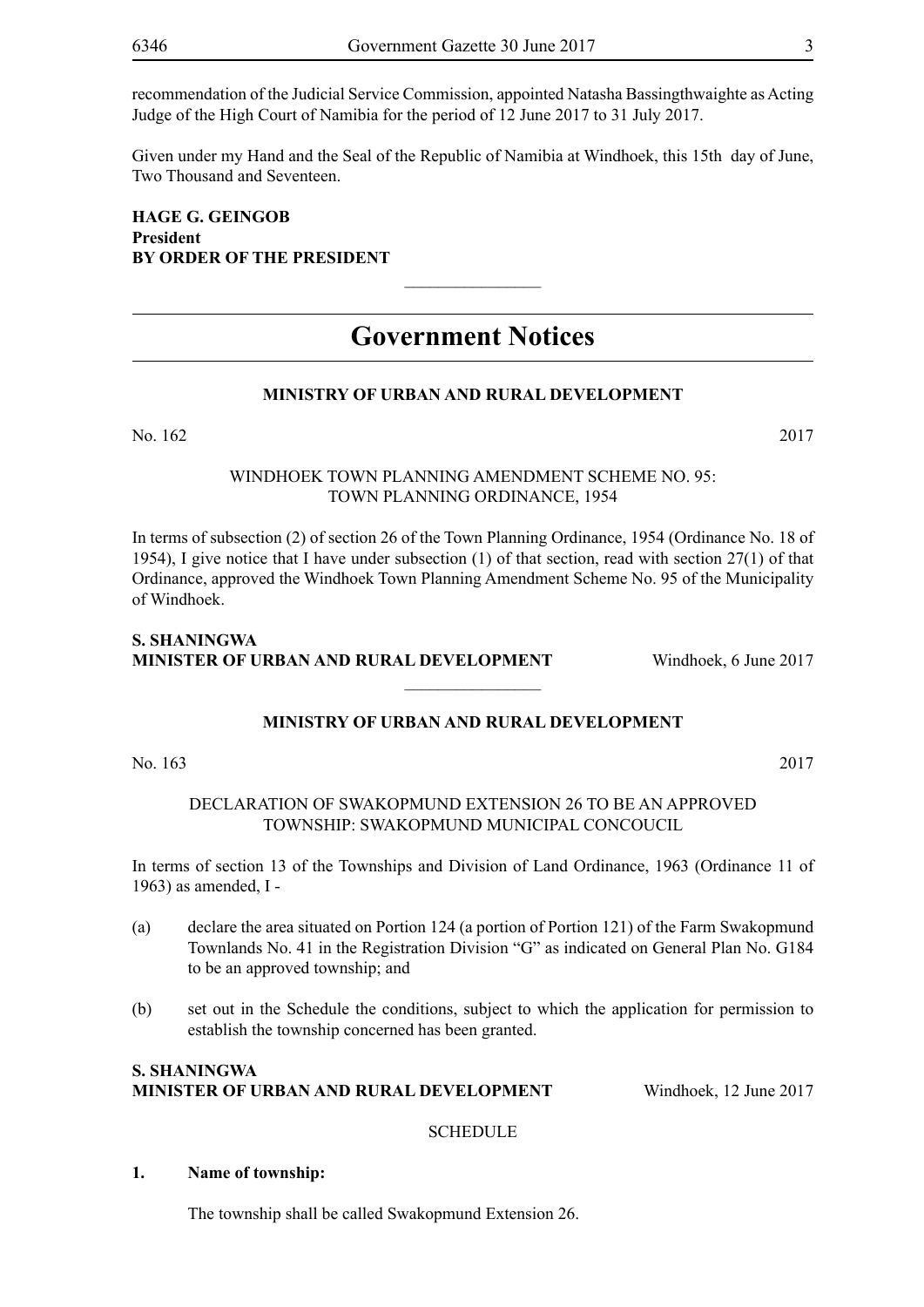#### **2. Composition of township:**

The township comprises 286 erven numbered 6955 to 7240 and the remainder streets as indicated on General Plan No. G184.

#### **3. Reservation of erven:**

The following erven are reserved for Local Authority:

- for General Administrative purposes: Erf 7103; and
- for Public Open Space purposes: Erven 7238 to 7240.

#### **4. Conditions of title:**

The following conditions shall be registered in favour of the Local Authority against the title deeds of all erven, except the erven referred to in paragraph 3:

The erf must only be used or occupied for purposes which are in accordance with, and the use or occupation of the erf shall at all times be subject to, the provisions of the Swakopmund Town Planning Scheme prepared and approved in terms of the Town Planning Ordinance, 1954 (Ordinance 18 of 1954).

The building value of the main building, including the outbuildings to be erected on the erf shall be at least equal the prevailing valuation of the erf.

#### **MINISTRY OF URBAN AND RURAL DEVELOPMENT**

 $\overline{\phantom{a}}$  , where  $\overline{\phantom{a}}$ 

#### No. 164 2017

#### DECLARATION OF OSHAKATI EXTENSION 8 TO BE AN APPROVED TOWNSHIP: TOWNSHIPS AND DIVISION OF LAND ORDINANCE, 1963

In terms of section 13 of the Townships and Division of Land Ordinance, 1963 (Ordinance No. 11 of 1963), I -

- (a) declare the area, situated on Portion 35 of the Farm Oshakati Town and Townlands No. 880, Registration Division "A" in the Oshana Region, as indicated on the General Plan No. A173, to be an approved township; and
- (b) set forth in the Schedule the conditions subject to which the application for permission to establish the township concerned has been granted.

**SCHEDULE** 

#### **S. Shaningwa Minister of Urban and Rural Development** Windhoek, 9 June 2017

#### **1. Name of township:**

The township shall be called Oshakati Extension 8.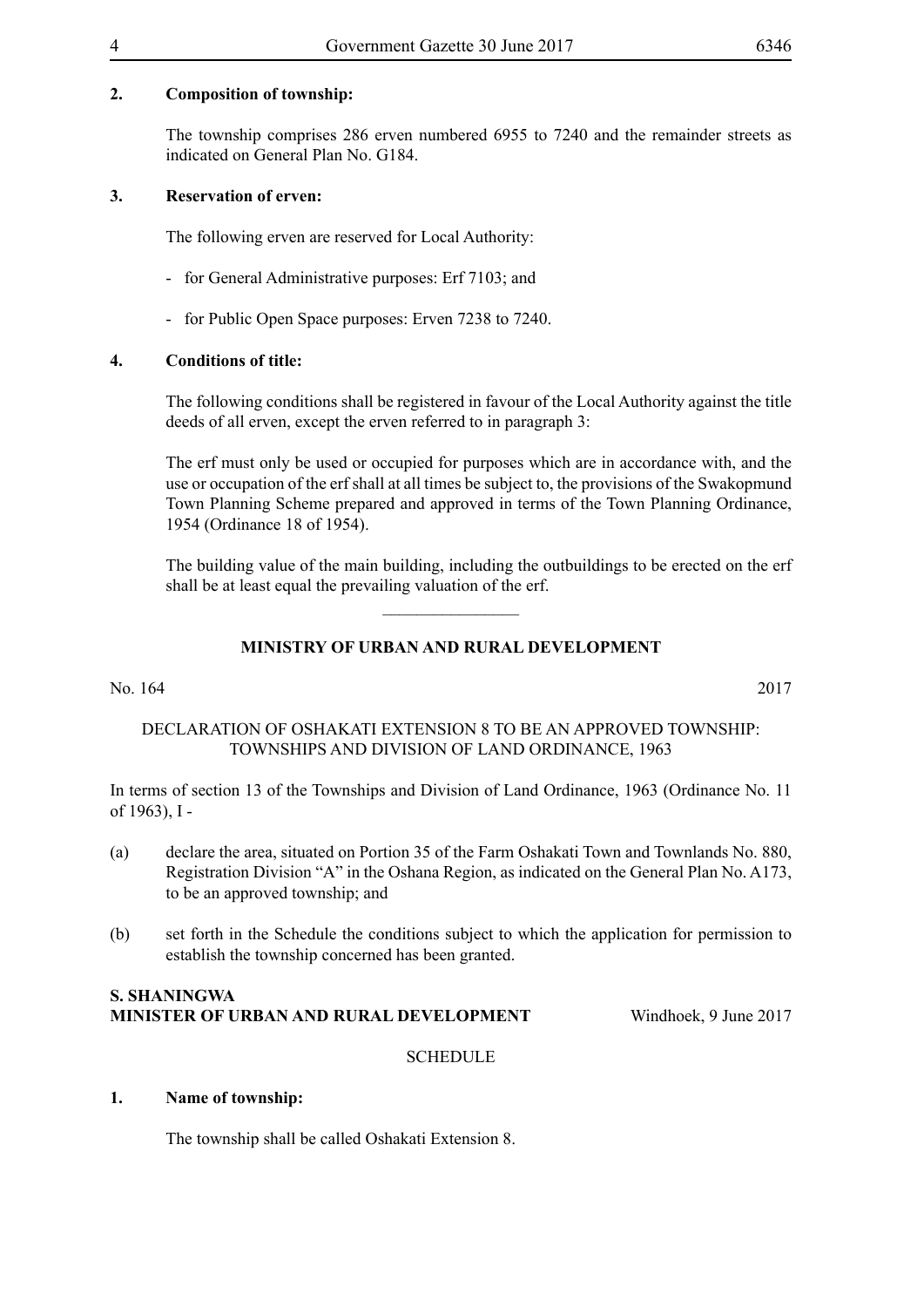#### **2. Composition of township:**

The township comprises 22 erven numbered 1641 to 1662 and the remainder streets as indicated on General Plan No. A173.

#### **3. Reservation of erven:**

Erven 1641, 1648, 1649 and 1659 are reserved for the local authority for the purposes of public open spaces.

#### **4. Conditions of title:**

The following conditions are registered in favour of the local authority against the title deeds of all erven, except the erven referred to in paragraphs 3:

- (a) The erf must only be used or occupied for purposes which are in accordance with, and the use or occupation of the erf must at all times be subject to, the provisions of the Oshakati Town Planning Scheme prepared and approved in terms of the Town Planning Ordinance, 1954 (Ordinance No. 18 of 1954).
- (b) The building value of the main building, including the outbuildings to be erected on the erf, must be at least four times the prevailing valuation of the erf by the local authority.

#### **MINISTRY OF WORKS AND TRANSPORT**

 $\overline{\phantom{a}}$  , where  $\overline{\phantom{a}}$ 

No. 165 2017

#### PROPOSAL THAT DISTRICT ROAD 4002 BE CLOSED: DISTRICT OF SWAKOPMUND

In terms of section 20(1) of the Roads Ordinance, 1972 (Ordinance 17 of1972), it is hereby made known that the Roads Authority on behalf of the Permanent Secretary: Works and Transport proposes that, in the district of Swakopmund, district road 4002 be closed as described in the Schedule and shown on sketch-map P2370 by the symbols A-B-C.

A copy of this notice and the said sketch-map on which the road to which the proposal refers and other proclaimed, minor and private roads in the area are shown, shall for the full period of 30 days, mentioned below, lie open to inspection at the offices of the Roads Authority, Windhoek, and the Chief Engineering Technician, Swakopmund, during normal office hours.

Every person having any objection to the above-mentioned proposal is hereby commanded to lodge his or her objection in writing, with the grounds upon which it is based clearly and specifically therein stated, with the Liaison Officer: Roads Board, Private Bag 12030, Ausspannplatz, within a period of 30 days from the date of publication of this notice.

#### **SCHEDULE**

From a point (A on sketch-map P2370) at the junction with main road 44 on the farm Remainder of Portion B of Swakopmund Town and Townlands 41 generally west-south-westwards and more and more westwards across the said farm to a point (B on sketch-map P2370) on the said farm; thence generally northwards across the said farm and the mining area M A Panther No. 36 B18/57 to a point (C on sketch-map P2370) at the junction with main road 44 on the said mining area.

 $\frac{1}{2}$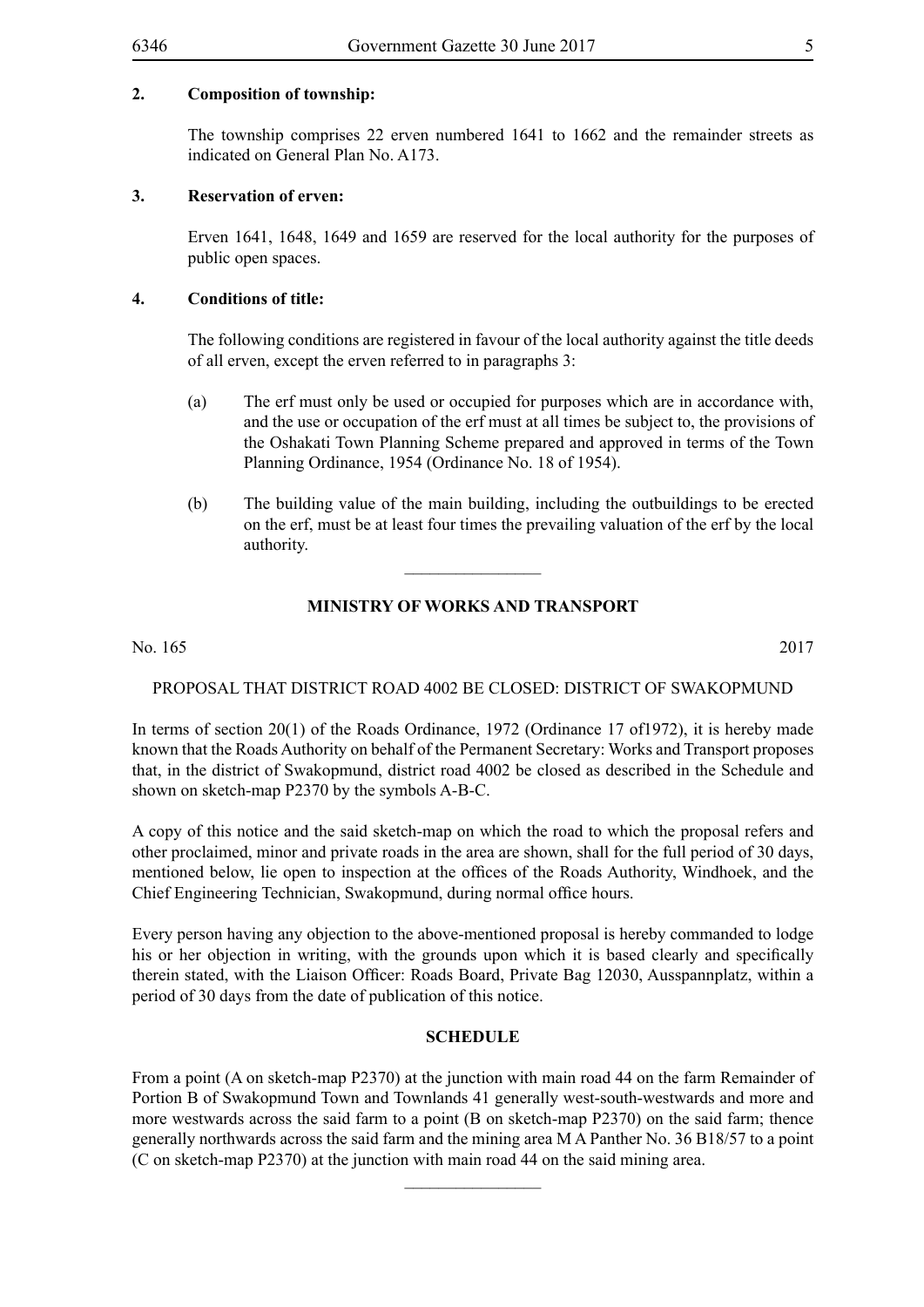### **General Notices**

No. 201 2017

#### GENERAL VALUATION OF RATABLE PROPERTIES SITUATED WITHIN LÜDERITZ LOCAL AUTHORITY AREA

Notice is herewith given in terms of the provisions of Section 66(1) of the Local Authorities Amendment Act, 2000 (Act No. 24 of 2000), as amended, that a general valuation of all rateable properties situated within Lüderitz Local Authority area will be carried out as from 15 February 2017 in accordance with the provision and stipulated contained in section 67 to 72 inclusive, of the aforesaid Local Authorities Act, 1992 (Act No. 23 of 1992).

#### **O. K. SHIPANGA ACTING CHIEF EXECUTIVE OFFICER**

#### **MUNICIPALITY OF OKAHANDJA**

 $\frac{1}{2}$ 

No. 202 2017

#### GENERAL VALUATION OF RATEABLE AND NON-RATEABLE PROPERTIES SITUATED WITHIN OKAHANDJA LOCAL AUTHORITY AREA

Notice is hereby given in terms of Section 66(1) of the Local Authorities Act, 1992 (Act No. 23 of 1992) as amended, that a general valuation of all rateable properties situated within Okahandja Local Authority Area will be carried out as from 3 July 2017 in accordance with the provision and stipulation contained in Section 67 to 72 inclusive of the aforesaid Local Authorities, 1992 (Act No. 23 of 1992).

#### **G. UWU-KHAEB CHAIRPERSON OF THE MANAGEMENT COMMITTEE**

#### **ONDANGWA TOWN COUNCIL**

 $\overline{\phantom{a}}$  , where  $\overline{\phantom{a}}$ 

No. 203 2017

#### INTERIM VALUATION OF RATEABLE AND NON-RATEABLE PROPERTIES SITUATED WITHIN ONDANGWA LOCAL AUTHORITY AREA

Notice is hereby given in terms of the provisions of Section 66(1) of the Local Authorities Act, (Act No. 23 of 1992) as amended, that an interim valuation of all rateable and non- rateable properties situated within Ondangwa Local Authority area will be carried out as from 1 July 2017 in accordance with the provision and stipulations contained in sections 67 to 72 inclusive of the aforesaid Local Authorities Act, 1992 (Act No. 23 of 1992) as amended.

 $\overline{\phantom{a}}$  , where  $\overline{\phantom{a}}$ 

#### **I. I. NAMGONGO CHIEF EXECUTIVE OFFICER**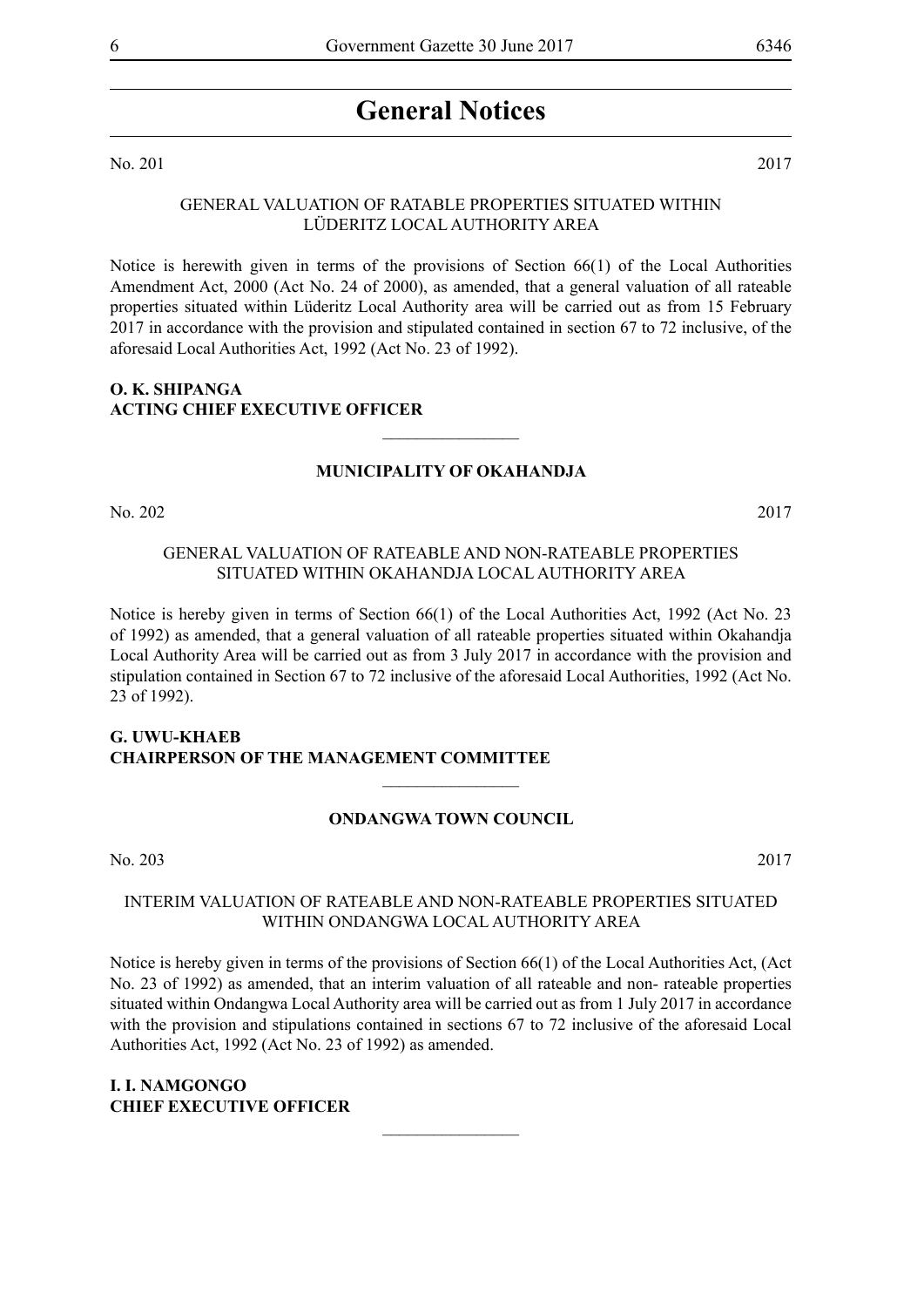#### OANOB ESTATE: ESTABLISHMENT OF THE TOWNSHIP: TOWN COUNCIL OF REHOBOTH

Notice is hereby given in terms of Section 5(5) of the Townships and Division of Land Ordinance, 1963 (Ordinance 11 of 1963), that application has been made for the establishment of the township Oanob Estate situated on Farm 1127 ( a portion of Portion 31) of the Farm Rehoboth Dorpsgrond No. 302 and that the application is laying open for inspection at the Office of the Ministry of Urban and Rural Development: Division: Planning, 2nd Floor, GRN Office Park in Windhoek, the Office of the Surveyor-General in Windhoek, and at the Office of the Chief Executive Officer, Rehoboth Town Council.

Any person who wishes to object to the application or who desires to be heard in the matter, may give personal evidence before the Townships Board at the meeting of the Board which will be held on **8 August 2017 at 09:00** at the Offices of the Surveyor-General and the Registrar of Deeds in Windhoek, or submit written evidence to the Townships Board, Private Bag 13289, Windhoek: Provided that such written evidence shall reach the Secretary of the Townships Board not later than **21 July 2017 before 12:00**.

#### **L.D. UYEPA CHAIRPERSON: TOWNSHIPS BOARD**

No. 205 2017

#### MIX: ESTABLISHMENT OF THE TOWNSHIP: MUNICIPAL COUNCIL OF WINDHOEK

 $\overline{\phantom{a}}$  , where  $\overline{\phantom{a}}$ 

Notice is hereby given in terms of Section 5(5) of the Townships and Division of Land Ordinance, 1963 (Ordinance 11 of 1963), that application has been made for the establishment of the township Mix situated on Portion 874 of the Farm Emmarentia No. 380 and that the application is laying open for inspection at the Office of the Ministry of Urban and Rural Development: Division: Planning, 2nd Floor, GRN Office Park in Windhoek, the Office of the Surveyor-General in Windhoek, and at the Office of the Chief Executive Officer, Windhoek Municipal Council.

Any person who wishes to object to the application or who desires to be heard in the matter, may give personal evidence before the Townships Board at the meeting of the Board which will be held on **8 August 2017 at 09:00** at the Offices of the Surveyor-General and the Registrar of Deeds in Windhoek, or submit written evidence to the Townships Board, Private Bag 13289, Windhoek: Provided that such written evidence shall reach the Secretary of the Townships Board not later than **21 July 2017 before 12:00**.

#### **L.D. UYEPA CHAIRPERSON: TOWNSHIPS BOARD**

No. 206 2017

#### MIX EXTENSION 1: ESTABLISHMENT OF THE TOWNSHIP: MUNICIPAL COUNCIL OF WINDHOEK

 $\overline{\phantom{a}}$  , where  $\overline{\phantom{a}}$ 

Notice is hereby given in terms of Section 5(5) of the Townships and Division of Land Ordinance, 1963 (Ordinance 11 of 1963), that application has been made for the establishment of the township Mix Extension 1 situated on Portion 873 of the Farm Emmarentia No. 380 and that the application is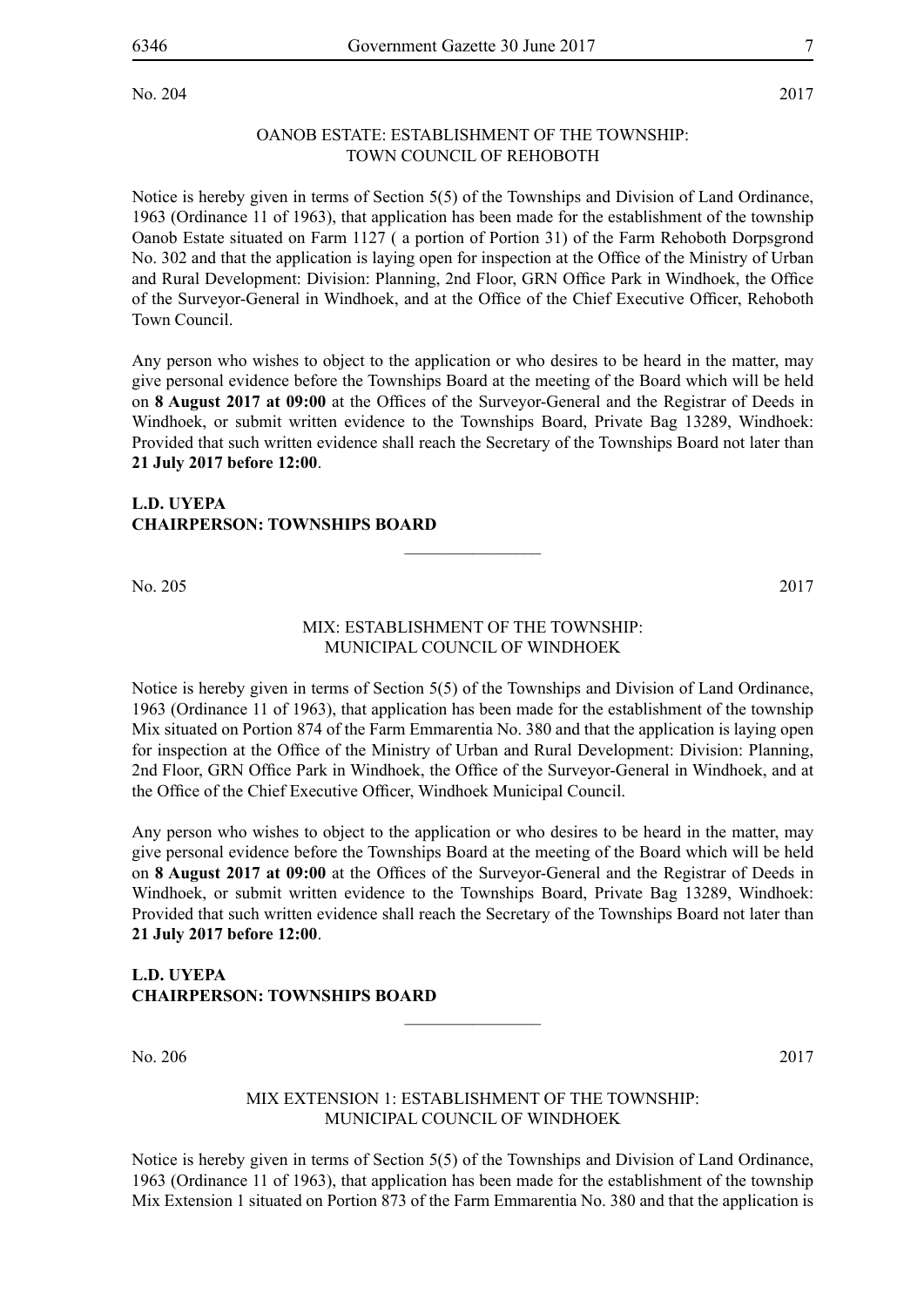laying open for inspection at the Office of the Ministry of Urban and Rural Development: Division: Planning, 2nd Floor, GRN Office Park in Windhoek, the Office of the Surveyor-General in Windhoek, and at the Office of the Chief Executive Officer, Windhoek Municipal Council.

Any person who wishes to object to the application or who desires to be heard in the matter, may give personal evidence before the Townships Board at the meeting of the Board which will be held on **8 August 2017 at 09:00** at the Offices of the Surveyor-General and the Registrar of Deeds in Windhoek, or submit written evidence to the Townships Board, Private Bag 13289, Windhoek: Provided that such written evidence shall reach the Secretary of the Townships Board not later than **21 July 2017 before 12:00**.

#### **L.D. UYEPA CHAIRPERSON: TOWNSHIPS BOARD**

No. 207 2017

#### BETHANIE EXTENSION 3: ESTABLISHMENT OF THE TOWNSHIP: VILLAGE COUNCIL OF BETHANIE

 $\overline{\phantom{a}}$  , where  $\overline{\phantom{a}}$ 

Notice is hereby given in terms of Section 5(5) of the Townships and Division of Land Ordinance, 1963 (Ordinance 11 of 1963), that application has been made for the establishment of the township Bethanie Extension 3 situated on Portion 208 of the Remainder of Portion 3 of the Farm Bethanie Townlands No. 149 and that the application is laying open for inspection at the Office of the Ministry of Urban and Rural Development: Division: Planning, 2nd Floor, GRN Office Park in Windhoek, the Office of the Surveyor-General in Windhoek, and at the Office of the Chief Executive Officer, Bethanie Village Council.

Any person who wishes to object to the application or who desires to be heard in the matter, may give personal evidence before the Townships Board at the meeting of the Board which will be held on **8 August 2017 at 09:00** at the Offices of the Surveyor-General and the Registrar of Deeds in Windhoek, or submit written evidence to the Townships Board, Private Bag 13289, Windhoek: Provided that such written evidence shall reach the Secretary of the Townships Board not later than **21 July 2017 before 12:00**.

#### **L.D. UYEPA CHAIRPERSON: TOWNSHIPS BOARD**

No. 208 2017

#### OSHIVELO EXTENSION 1: ESTABLISHMENT OF THE TOWNSHIP: TOWN COUNCIL OF Oshivelo

 $\frac{1}{2}$ 

Notice is hereby given in terms of Section 5(5) of the Townships and Division of Land Ordinance, 1963 (Ordinance 11 of 1963), that application has been made for the establishment of the township Oshivelo Extension 1 situated on Portion 2055 of the Farm Oshivelo Townlands No. 1357 and that the application is laying open for inspection at the Office of the Ministry of Urban and Rural Development: Division: Planning, 2nd Floor, GRN Office Park in Windhoek, the Office of the Surveyor-General in Windhoek, and at the Office of the Chief Executive Officer, Oshivelo Town Council.

Any person who wishes to object to the application or who desires to be heard in the matter, may give personal evidence before the Townships Board at the meeting of the Board which will be held on **8 August 2017 at 09:00** at the Offices of the Surveyor-General and the Registrar of Deeds in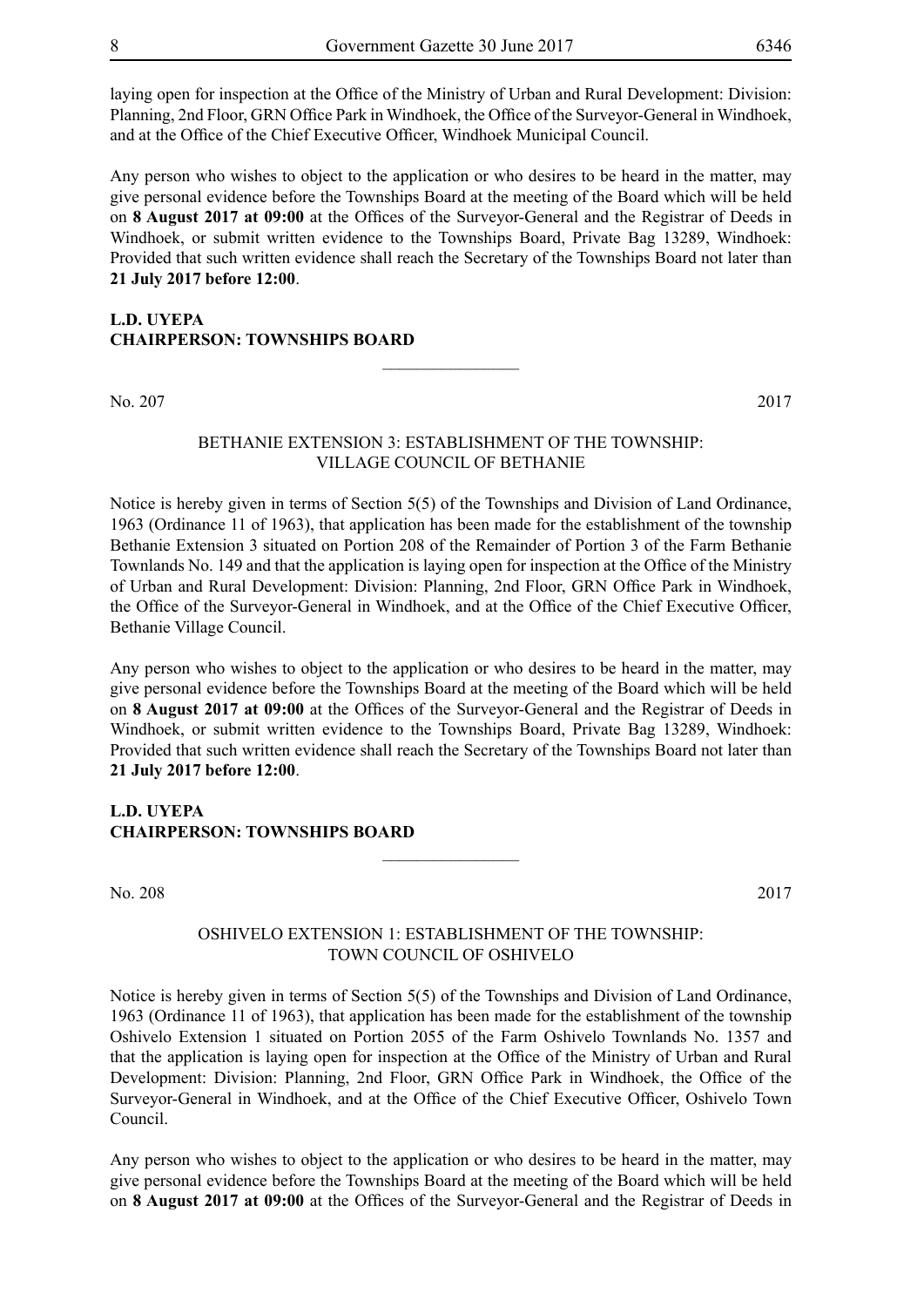Windhoek, or submit written evidence to the Townships Board, Private Bag 13289, Windhoek: Provided that such written evidence shall reach the Secretary of the Townships Board not later than **21 July 2017 before 12:00**.

#### **L.D. UYEPA CHAIRPERSON: TOWNSHIPS BOARD**

No. 209 2017

#### OUTAPI EXTENSION 19: ESTABLISHMENT OF THE TOWNSHIP: TOWN COUNCIL OF OUTAPI

 $\frac{1}{2}$ 

Notice is hereby given in terms of Section 5(5) of the Townships and Division of Land Ordinance, 1963 (Ordinance 11 of 1963), that application has been made for the establishment of the township Outapi Extension 19 situated on Portion 10 of the Farm Outapi No. 1116 and that the application is laying open for inspection at the Office of the Ministry of Urban and Rural Development: Division: Planning, 2nd Floor, GRN Office Park in Windhoek, the Office of the Surveyor-General in Windhoek, and at the Office of the Chief Executive Officer, Outapi Town Council.

Any person who wishes to object to the application or who desires to be heard in the matter, may give personal evidence before the Townships Board at the meeting of the Board which will be held on **8 August 2017 at 09:00** at the Offices of the Surveyor-General and the Registrar of Deeds in Windhoek, or submit written evidence to the Townships Board, Private Bag 13289, Windhoek: Provided that such written evidence shall reach the Secretary of the Townships Board not later than **21 July 2017 before 12:00**.

#### **L.D. UYEPA CHAIRPERSON: TOWNSHIPS BOARD**

No. 210 2017

#### OMUTHIYA EXTENSION 11: ESTABLISHMENT OF THE TOWNSHIP: TOWN COUNCIL OF OMUTHIYA

 $\frac{1}{2}$ 

Notice is hereby given in terms of Section 5(5) of the Townships and Division of Land Ordinance, 1963 (Ordinance 11 of 1963), that application has been made for the establishment of the township Omuthiya Extension 11 situated on Portion 1230 of the Farm Omuthiya Town and Townlands No. 1013 and that the application is laying open for inspection at the Office of the Ministry of Urban and Rural Development: Division: Planning, 2nd Floor, GRN Office Park in Windhoek, the Office of the Surveyor-General in Windhoek, and at the Office of the Chief Executive Officer, Omuthiya Town Council.

Any person who wishes to object to the application or who desires to be heard in the matter, may give personal evidence before the Townships Board at the meeting of the Board which will be held on **8 August 2017 at 09:00** at the Offices of the Surveyor-General and the Registrar of Deeds in Windhoek, or submit written evidence to the Townships Board, Private Bag 13289, Windhoek: Provided that such written evidence shall reach the Secretary of the Townships Board not later than **21 July 2017 before 12:00**.

 $\frac{1}{2}$ 

**L.D. UYEPA CHAIRPERSON: TOWNSHIPS BOARD**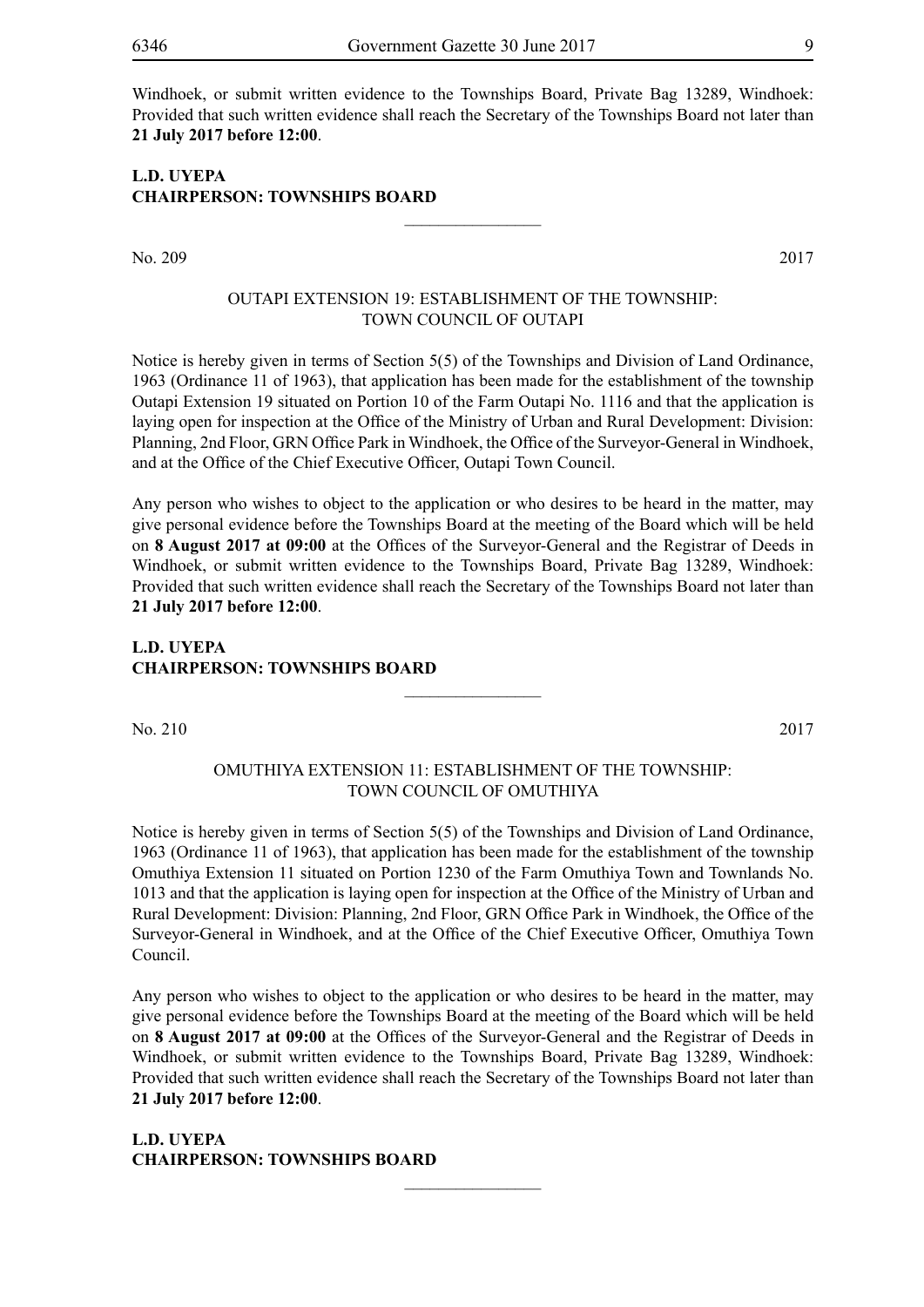No. 211 2017

#### OMUTHIYA EXTENSION 12: ESTABLISHMENT OF THE TOWNSHIP: TOWN COUNCIL OF OMUTHIYA

Notice is hereby given in terms of Section 5(5) of the Townships and Division of Land Ordinance, 1963 (Ordinance 11 of 1963), that application has been made for the establishment of the township Omuthiya Extension 12 situated on Portion 1231 of the Farm Omuthiya Town and Townlands No. 1013 and that the application is laying open for inspection at the Office of the Ministry of Urban and Rural Development: Division: Planning, 2nd Floor, GRN Office Park in Windhoek, the Office of the Surveyor-General in Windhoek, and at the Office of the Chief Executive Officer, Omuthiya Town Council.

Any person who wishes to object to the application or who desires to be heard in the matter, may give personal evidence before the Townships Board at the meeting of the Board which will be held on **8 August 2017 at 09:00** at the Offices of the Surveyor-General and the Registrar of Deeds in Windhoek, or submit written evidence to the Townships Board, Private Bag 13289, Windhoek: Provided that such written evidence shall reach the Secretary of the Townships Board not later than **21 July 2017 before 12:00**.

#### **L.D. UYEPA CHAIRPERSON: TOWNSHIPS BOARD**

No. 212 2017

#### EMPELHEIM EXTENSION 4: ESTABLISHMENT OF THE TOWNSHIP: MUNICIPALITY OF MARIENTAL

 $\frac{1}{2}$ 

Notice is hereby given in terms of Section 5(5) of the Townships and Division of Land Ordinance, 1963 (Ordinance 11 of 1963), that application has been made for the establishment of the township Empelheim Extension 4 situated on Portion 723 of the Farm Koichas No. 89 and that the application is laying open for inspection at the Office of the Ministry of Urban and Rural Development: Division: Planning, 2nd Floor, GRN Office Park in Windhoek, the Office of the Surveyor-General in Windhoek, and at the Office of the Chief Executive Officer, Mariental Municipality.

Any person who wishes to object to the application or who desires to be heard in the matter, may give personal evidence before the Townships Board at the meeting of the Board which will be held on **8 August 2017 at 09:00** at the Offices of the Surveyor-General and the Registrar of Deeds in Windhoek, or submit written evidence to the Townships Board, Private Bag 13289, Windhoek: Provided that such written evidence shall reach the Secretary of the Townships Board not later than **21 July 2017 before 12:00**.

#### **L.D. UYEPA CHAIRPERSON: TOWNSHIPS BOARD**

No. 213 2017

#### EMPELHEIM EXTENSION 5: ESTABLISHMENT OF THE TOWNSHIP: MUNICIPALITY OF MARIENTAL

 $\overline{\phantom{a}}$  , where  $\overline{\phantom{a}}$ 

Notice is hereby given in terms of Section 5(5) of the Townships and Division of Land Ordinance, 1963 (Ordinance 11 of 1963), that application has been made for the establishment of the township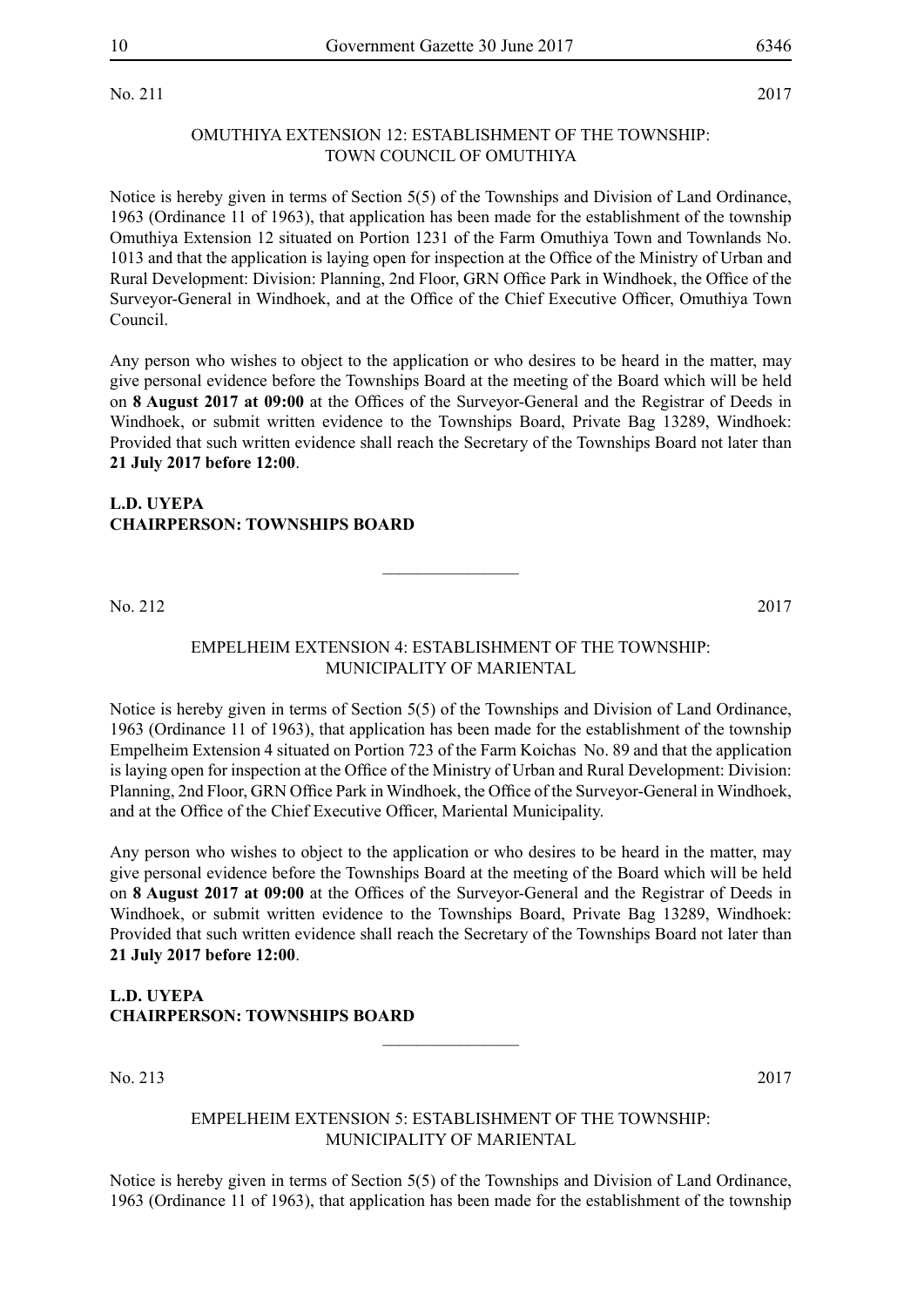Empelheim Extension 5 situated on Portion 724 of the Farm Koichas No. 89 and that the application is laying open for inspection at the Office of the Ministry of Urban and Rural Development: Division: Planning, 2nd Floor, GRN Office Park in Windhoek, the Office of the Surveyor-General in Windhoek, and at the Office of the Chief Executive Officer, Mariental Municipality.

Any person who wishes to object to the application or who desires to be heard in the matter, may give personal evidence before the Townships Board at the meeting of the Board which will be held on **8 August 2017 at 09:00** at the Offices of the Surveyor-General and the Registrar of Deeds in Windhoek, or submit written evidence to the Townships Board, Private Bag 13289, Windhoek: Provided that such written evidence shall reach the Secretary of the Townships Board not later than **21 July 2017 before 12:00**.

#### **L.D. UYEPA CHAIRPERSON: TOWNSHIPS BOARD**

No. 214 2017

#### MARIENTAL EXTENSION 6: ESTABLISHMENT OF THE TOWNSHIP: MUNICIPAL COUNCIL OF MARIENTAL

 $\frac{1}{2}$ 

Notice is hereby given in terms of Section 5(5) of the Townships and Division of Land Ordinance, 1963 (Ordinance 11 of 1963), that application has been made for the establishment of the township Mariental Extension 6 situated on Portion 703 of the Farm Koichas No. 89 and that the application is laying open for inspection at the Office of the Ministry of Urban and Rural Development: Division: Planning, 2nd Floor, GRN Office Park in Windhoek, the Office of the Surveyor-General in Windhoek, and at the Office of the Chief Executive Officer, Mariental Municipality.

Any person who wishes to object to the application or who desires to be heard in the matter, may give personal evidence before the Townships Board at the meeting of the Board which will be held on **8 August 2017 at 09:00** at the Offices of the Surveyor-General and the Registrar of Deeds in Windhoek, or submit written evidence to the Townships Board, Private Bag 13289, Windhoek: Provided that such written evidence shall reach the Secretary of the Townships Board not later than **21 July 2017 before 12:00**.

**L.D. UYEPA CHAIRPERSON: TOWNSHIPS BOARD**

No. 215 2017

#### MARIENTAL EXTENSION 7: ESTABLISHMENT OF THE TOWNSHIP: MARIENTAL MUNICIPALITY

 $\frac{1}{2}$ 

Notice is hereby given in terms of Section 5(5) of the Townships and Division of Land Ordinance, 1963 (Ordinance 11 of 1963), that application has been made for the establishment of the township Mariental Extension 7 situated on Portion 721 of the Farm Koichas No. 89, and that the application is laying open for inspection at the Office of the Ministry of Urban and Rural Development: Division: Planning, 2nd Floor, GRN Office Park in Windhoek, the Office of the Surveyor-General in Windhoek, and at the Office of the Chief Executive Officer, Mariental Municipality.

Any person who wishes to object to the application or who desires to be heard in the matter, may give personal evidence before the Townships Board at the meeting of the Board which will be held on **8 August 2017 at 09:00** at the Offices of the Surveyor-General and the Registrar of Deeds in Windhoek, or submit written evidence to the Townships Board, Private Bag 13289, Windhoek: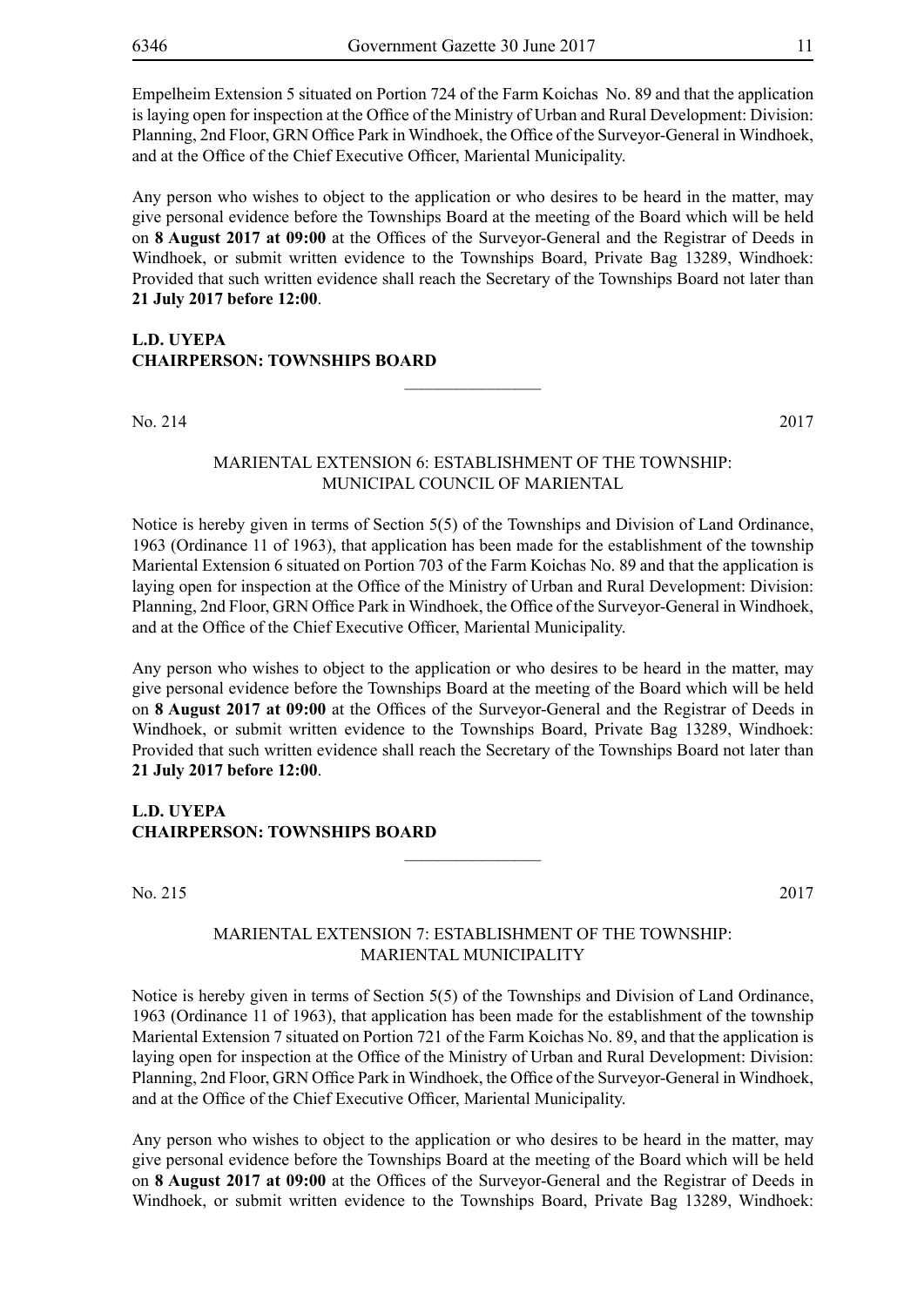Provided that such written evidence shall reach the Secretary of the Townships Board not later than **21 July 2017 before 12:00**.

#### **L.D. UYEPA CHAIRPERSON: TOWNSHIPS BOARD**

No. 216 2017

#### MARIENTAL EXTENSION 8: ESTABLISHMENT OF THE TOWNSHIP: MARIENTAL MUNICIPALITY

 $\frac{1}{2}$ 

Notice is hereby given in terms of Section 5(5) of the Townships and Division of Land Ordinance, 1963 (Ordinance 11 of 1963), that application has been made for the establishment of the township Mariental Extension 8 situated on Portion 722 of the Farm Koichas No. 89, and that the application is laying open for inspection at the Office of the Ministry of Urban and Rural Development: Division: Planning, 2nd Floor, GRN Office Park in Windhoek, the Office of the Surveyor-General in Windhoek, and at the Office of the Chief Executive Officer, Mariental Municipality.

Any person who wishes to object to the application or who desires to be heard in the matter, may give personal evidence before the Townships Board at the meeting of the Board which will be held on **8 August 2017 at 09:00** at the Offices of the Surveyor-General and the Registrar of Deeds in Windhoek, or submit written evidence to the Townships Board, Private Bag 13289, Windhoek: Provided that such written evidence shall reach the Secretary of the Townships Board not later than **21 July 2017 before 12:00**.

#### **L.D. UYEPA CHAIRPERSON: TOWNSHIPS BOARD**

No. 217 2017

#### KATIMA MULILO EXTENSION 24: ESTABLISHMENT OF THE TOWNSHIP: TOWN COUNCIL OF KATIMA MULILO

 $\frac{1}{2}$ 

Notice is hereby given in terms of Section 5(5) of the Townships and Division of Land Ordinance, 1963 (Ordinance 11 of 1963), that application has been made for the establishment of the township Katima Mulilo Extension 24 situated on Portion 69 of the Farm Katima Mulilo Town and Townlands No. 1328 and that the application is laying open for inspection at the Office of the Ministry of Urban and Rural Development: Division: Planning, 2nd Floor, GRN Office Park in Windhoek, the Office of the Surveyor-General in Windhoek, and at the Office of the Chief Executive Officer, Katima Mulilo Town Council.

Any person who wishes to object to the application or who desires to be heard in the matter, may give personal evidence before the Townships Board at the meeting of the Board which will be held on **8 August 2017 at 09:00** at the Offices of the Surveyor-General and the Registrar of Deeds in Windhoek, or submit written evidence to the Townships Board, Private Bag 13289, Windhoek: Provided that such written evidence shall reach the Secretary of the Townships Board not later than **21 July 2017 before 12:00**.

 $\frac{1}{2}$ 

**L.D. UYEPA CHAIRPERSON: TOWNSHIPS BOARD**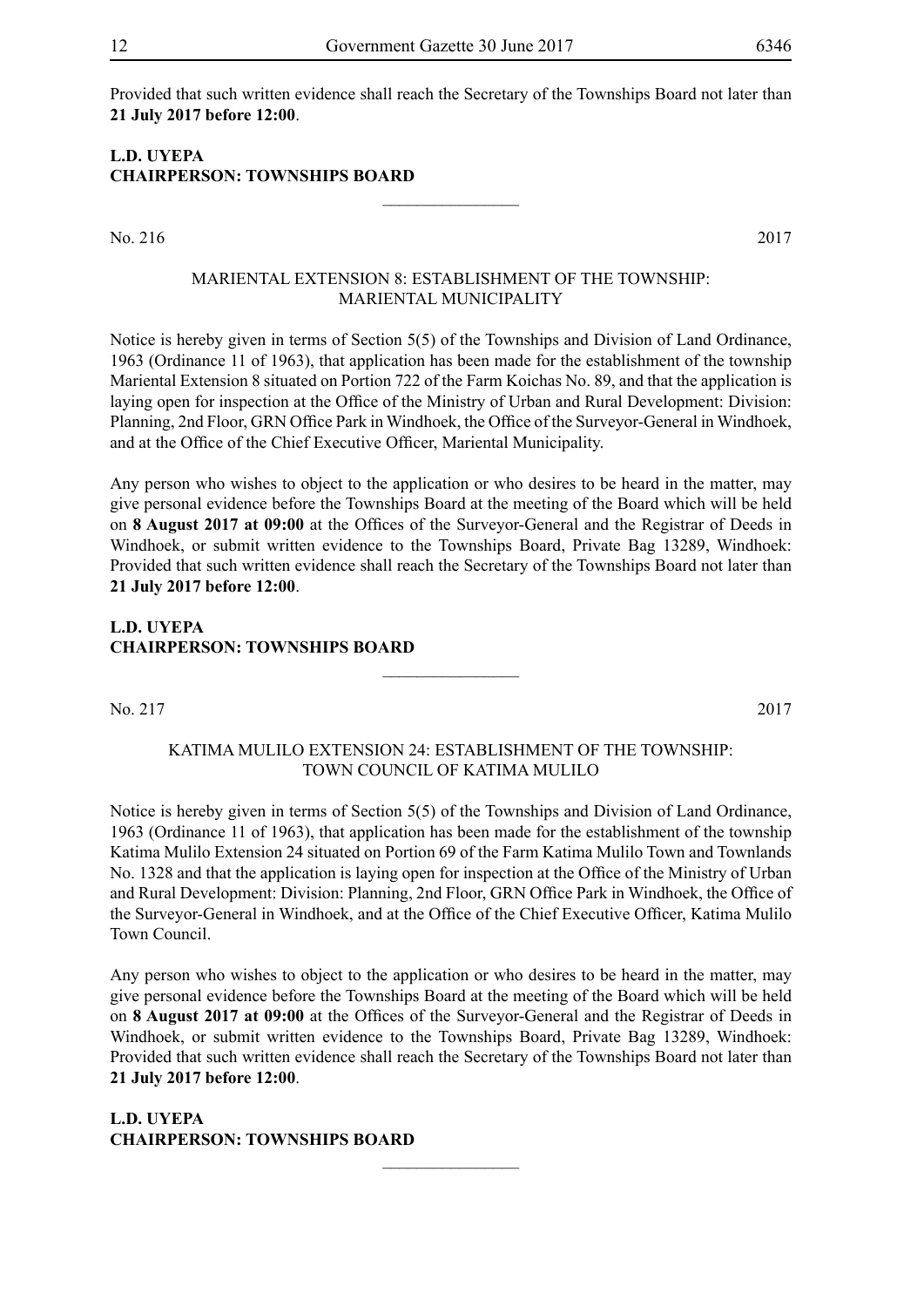No. 218 2017

#### KHORIXAS EXTENSION 9: ESTABLISHMENT OF THE TOWNSHIP: TOWN COUNCIL OF KHORIXAS

Notice is hereby given in terms of Section 5(5) of the Townships and Division of Land Ordinance, 1963 (Ordinance 11 of 1963), that application has been made for the establishment of the township Khorixas Extension 9 situated on Portion 12 of the Farm Khorixas Townlands No. 884 and that the application is laying open for inspection at the Office of the Ministry of Urban and Rural Development: Division: Planning, 2nd Floor, GRN Office Park in Windhoek, the Office of the Surveyor-General in Windhoek, and at the Office of the Chief Executive Officer, Khorixas Town Council.

Any person who wishes to object to the application or who desires to be heard in the matter, may give personal evidence before the Townships Board at the meeting of the Board which will be held on **8 August 2017 at 09:00** at the Offices of the Surveyor-General and the Registrar of Deeds in Windhoek, or submit written evidence to the Townships Board, Private Bag 13289, Windhoek: Provided that such written evidence shall reach the Secretary of the Townships Board not later than **21 July 2017 before 12:00**.

#### **L.D. UYEPA CHAIRPERSON: TOWNSHIPS BOARD**

No. 219 2017

#### KHORIXAS EXTENSION 10: ESTABLISHMENT OF THE TOWNSHIP: TOWN COUNCIL OF KHORIXAS

 $\overline{\phantom{a}}$  , where  $\overline{\phantom{a}}$ 

Notice is hereby given in terms of Section 5(5) of the Townships and Division of Land Ordinance, 1963 (Ordinance 11 of 1963), that application has been made for the establishment of the township Khorixas Extension 10 situated on Portion 13 of the Farm Khorixas Townlands No. 884 and that the application is laying open for inspection at the Office of the Ministry of Urban and Rural Development: Division: Planning, 2nd Floor, GRN Office Park in Windhoek, the Office of the Surveyor-General in Windhoek, and at the Office of the Chief Executive Officer, Khorixas Town Council.

Any person who wishes to object to the application or who desires to be heard in the matter, may give personal evidence before the Townships Board at the meeting of the Board which will be held on **8 August 2017 at 09:00** at the Offices of the Surveyor-General and the Registrar of Deeds in Windhoek, or submit written evidence to the Townships Board, Private Bag 13289, Windhoek: Provided that such written evidence shall reach the Secretary of the Townships Board not later than **21 July 2017 before 12:00**.

#### **L.D. UYEPA CHAIRPERSON: TOWNSHIPS BOARD**

No. 220 2017

#### OMHITO EXTENSION 7: ESTABLISHMENT OF THE TOWNSHIP: TOWN COUNCIL OF EENHANA

 $\frac{1}{2}$ 

Notice is hereby given in terms of Section 5(5) of the Townships and Division of Land Ordinance, 1963 (Ordinance 11 of 1963), that application has been made for the establishment of the township Eenhana Extension 7 situated on Portion 1219 of the Farm Eenhana Townlands No. 859 and that the application is laying open for inspection at the Office of the Ministry of Urban and Rural Development: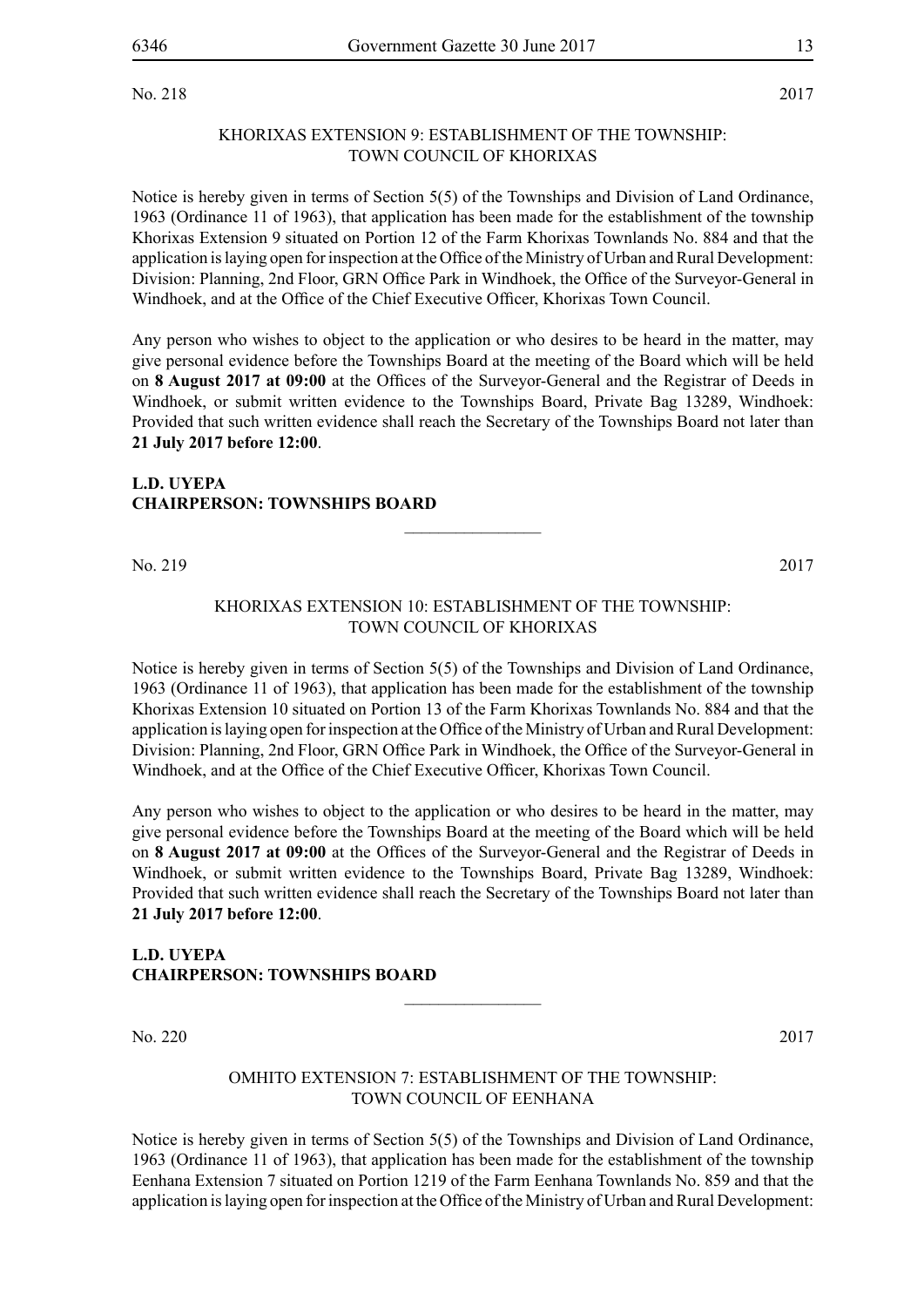Division: Planning, 2nd Floor, GRN Office Park in Windhoek, the Office of the Surveyor-General in Windhoek, and at the Office of the Chief Executive Officer, Eenhana Town Council.

Any person who wishes to object to the application or who desires to be heard in the matter, may give personal evidence before the Townships Board at the meeting of the Board which will be held on **8 August 2017 at 09:00** at the Offices of the Surveyor-General and the Registrar of Deeds in Windhoek, or submit written evidence to the Townships Board, Private Bag 13289, Windhoek: Provided that such written evidence shall reach the Secretary of the Townships Board not later than **21 July 2017 before 12:00**.

#### **L.D. UYEPA CHAIRPERSON: TOWNSHIPS BOARD**

No. 221 2017

#### OMHITO EXTENSION 8: ESTABLISHMENT OF THE TOWNSHIP: TOWN COUNCIL OF EENHANA

 $\overline{\phantom{a}}$  , where  $\overline{\phantom{a}}$ 

Notice is hereby given in terms of Section 5(5) of the Townships and Division of Land Ordinance, 1963 (Ordinance 11 of 1963), that application has been made for the establishment of the township Eenhana Extension 8 situated on Portion 1220 of the Farm Eenhana Townlands No. 859 and that the application is laying open for inspection at the Office of the Ministry of Urban and Rural Development: Division: Planning, 2nd Floor, GRN Office Park in Windhoek, the Office of the Surveyor-General in Windhoek, and at the Office of the Chief Executive Officer, Eenhana Town Council.

Any person who wishes to object to the application or who desires to be heard in the matter, may give personal evidence before the Townships Board at the meeting of the Board which will be held on **8 August 2017 at 09:00** at the Offices of the Surveyor-General and the Registrar of Deeds in Windhoek, or submit written evidence to the Townships Board, Private Bag 13289, Windhoek: Provided that such written evidence shall reach the Secretary of the Townships Board not later than **21 July 2017 before 12:00**.

#### **L.D. UYEPA CHAIRPERSON: TOWNSHIPS BOARD**

No. 222 2017

#### ONDANGWA EXTENSION 36: ESTABLISHMENT OF THE TOWNSHIP: TOWN COUNCIL OF ONDANGWA

 $\overline{\phantom{a}}$  , where  $\overline{\phantom{a}}$ 

Notice is hereby given in terms of Section 5(5) of the Townships and Division of Land Ordinance, 1963 (Ordinance 11 of 1963), that application has been made for the establishment of the township Ondangwa Extension 36 situated on Portion 1214 of the Remainder of Farm Ondangwa Town and Townlands No. 882 and that the application is laying open for inspection at the Office of the Ministry of Urban and Rural Development: Division: Planning, 2nd Floor, GRN Office Park in Windhoek, the Office of the Surveyor-General in Windhoek, and at the Office of the Chief Executive Officer, Ondangwa Town Council.

Any person who wishes to object to the application or who desires to be heard in the matter, may give personal evidence before the Townships Board at the meeting of the Board which will be held on **8 August 2017 at 09:00** at the Offices of the Surveyor-General and the Registrar of Deeds in Windhoek, or submit written evidence to the Townships Board, Private Bag 13289, Windhoek: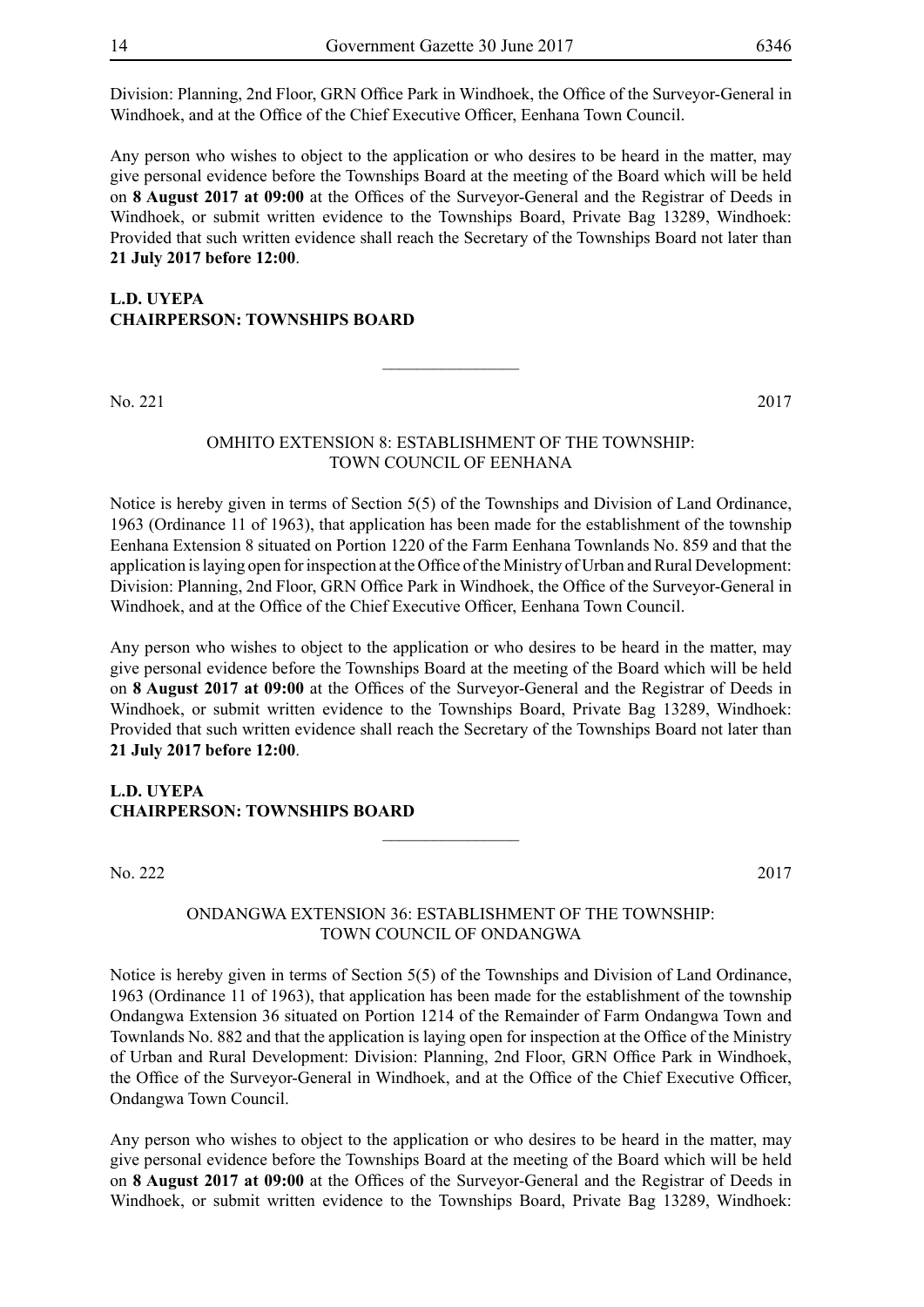Provided that such written evidence shall reach the Secretary of the Townships Board not later than **21 July 2017 before 12:00**.

 $\frac{1}{2}$ 

#### **L.D. UYEPA CHAIRPERSON: TOWNSHIPS BOARD**

No. 223 2017

#### ONDANGWA EXTENSION 37: ESTABLISHMENT OF THE TOWNSHIP: TOWN COUNCIL OF ONDANGWA

Notice is hereby given in terms of Section 5(5) of the Townships and Division of Land Ordinance, 1963 (Ordinance 11 of 1963), that application has been made for the establishment of the township Ondangwa Extension 37 situated on Portion 1215 of the Remainder of Farm Ondangwa Town and Townlands No. 882 and that the application is laying open for inspection at the Office of the Ministry of Urban and Rural Development: Division: Planning, 2nd Floor, GRN Office Park in Windhoek, the Office of the Surveyor-General in Windhoek, and at the Office of the Chief Executive Officer, Ondangwa Town Council.

Any person who wishes to object to the application or who desires to be heard in the matter, may give personal evidence before the Townships Board at the meeting of the Board which will be held on **8 August 2017 at 09:00** at the Offices of the Surveyor-General and the Registrar of Deeds in Windhoek, or submit written evidence to the Townships Board, Private Bag 13289, Windhoek: Provided that such written evidence shall reach the Secretary of the Townships Board not later than **21 July 2017 before 12:00**.

#### **L.D. UYEPA CHAIRPERSON: TOWNSHIPS BOARD**

No. 224 2017

#### ONDANGWA EXTENSION 38: ESTABLISHMENT OF THE TOWNSHIP: TOWN COUNCIL OF ONDANGWA

 $\frac{1}{2}$ 

Notice is hereby given in terms of Section 5(5) of the Townships and Division of Land Ordinance, 1963 (Ordinance 11 of 1963), that application has been made for the establishment of the township Ondangwa Extension 38 situated on Portion 1216 of the Remainder of Farm Ondangwa Town and Townlands No. 882 and that the application is laying open for inspection at the Office of the Ministry of Urban and Rural Development: Division: Planning, 2nd Floor, GRN Office Park in Windhoek, the Office of the Surveyor-General in Windhoek, and at the Office of the Chief Executive Officer, Ondangwa Town Council.

Any person who wishes to object to the application or who desires to be heard in the matter, may give personal evidence before the Townships Board at the meeting of the Board which will be held on **8 August 2017 at 09:00** at the Offices of the Surveyor-General and the Registrar of Deeds in Windhoek, or submit written evidence to the Townships Board, Private Bag 13289, Windhoek: Provided that such written evidence shall reach the Secretary of the Townships Board not later than **21 July 2017 before 12:00**.

 $\frac{1}{2}$ 

**L.D. UYEPA CHAIRPERSON: TOWNSHIPS BOARD**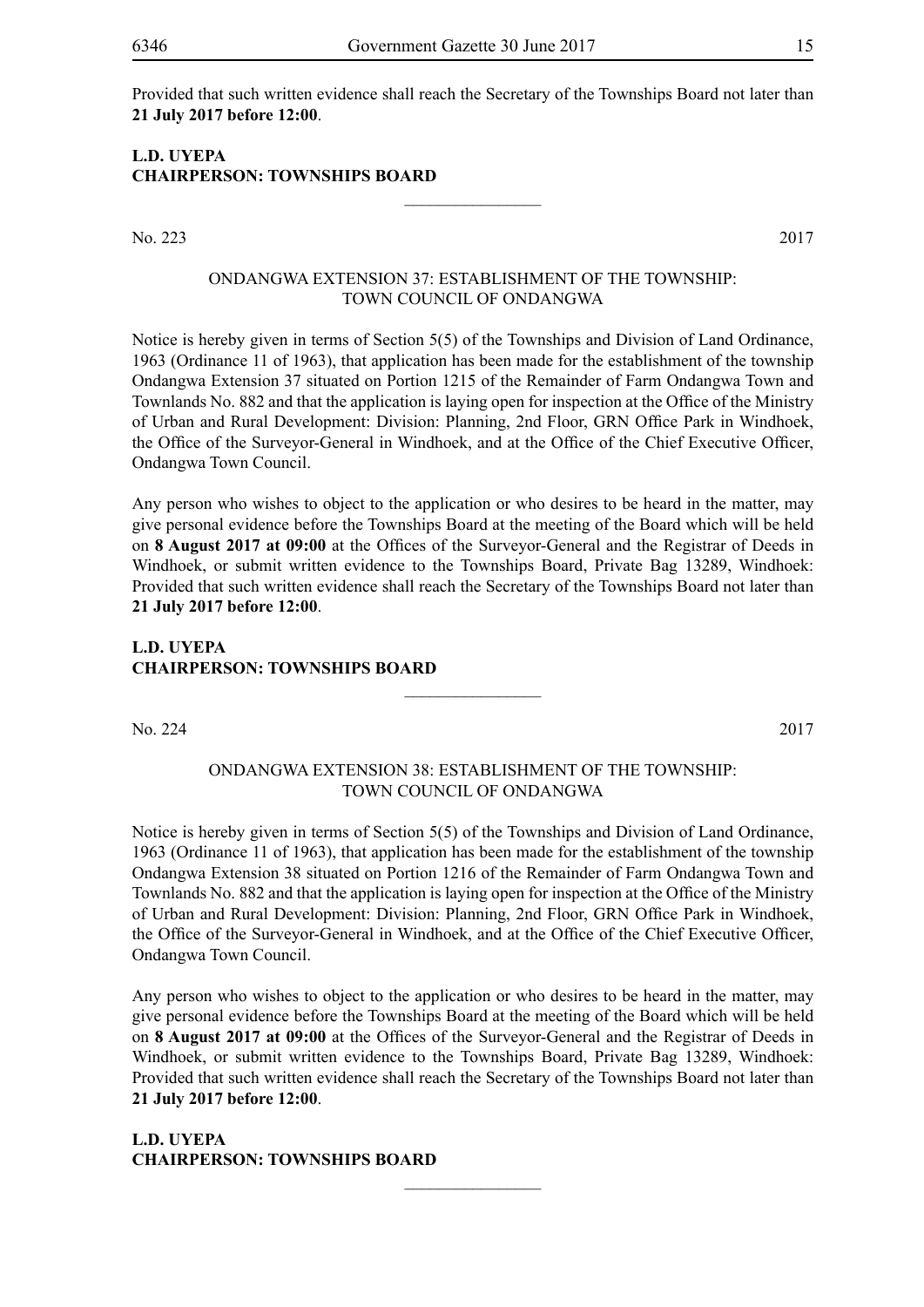#### ORANJEMUND EXTENSION 8: ESTABLISHMENT OF THE TOWNSHIP: TOWN COUNCIL OF ORANJEMUND

Notice is hereby given in terms of Section 5(5) of the Townships and Division of Land Ordinance, 1963 (Ordinance 11 of 1963), that application has been made for the establishment of the township Oranjemund Extension 8 situated on Portion 174 of the Farm Oranjemund Townlands No. 165 and that the application is laying open for inspection at the Office of the Ministry of Urban and Rural Development: Division: Planning, 2nd Floor, GRN Office Park in Windhoek, the Office of the Surveyor-General in Windhoek, and at the Office of the Chief Executive Officer, Oranjemund Town Council.

Any person who wishes to object to the application or who desires to be heard in the matter, may give personal evidence before the Townships Board at the meeting of the Board which will be held on **8 August 2017 at 09:00** at the Offices of the Surveyor-General and the Registrar of Deeds in Windhoek, or submit written evidence to the Townships Board, Private Bag 13289, Windhoek: Provided that such written evidence shall reach the Secretary of the Townships Board not later than **21 July 2017 before 12:00**.

#### **L.D. UYEPA CHAIRPERSON: TOWNSHIPS BOARD**

No. 226 2017

#### ORANJEMUND EXTENSION 9: ESTABLISHMENT OF THE TOWNSHIP: TOWN COUNCIL OF ORANJEMUND

 $\overline{\phantom{a}}$  , where  $\overline{\phantom{a}}$ 

Notice is hereby given in terms of Section 5(5) of the Townships and Division of Land Ordinance, 1963 (Ordinance 11 of 1963), that application has been made for the establishment of the township Oranjemund Extension 9 situated on Portion 175 of the Farm Oranjemund Townlands No. 165 and that the application is laying open for inspection at the Office of the Ministry of Urban and Rural Development: Division: Planning, 2nd Floor, GRN Office Park in Windhoek, the Office of the Surveyor-General in Windhoek, and at the Office of the Chief Executive Officer, Oranjemund Town Council.

Any person who wishes to object to the application or who desires to be heard in the matter, may give personal evidence before the Townships Board at the meeting of the Board which will be held on **8 August 2017 at 09:00** at the Offices of the Surveyor-General and the Registrar of Deeds in Windhoek, or submit written evidence to the Townships Board, Private Bag 13289, Windhoek: Provided that such written evidence shall reach the Secretary of the Townships Board not later than **21 July 2017 before 12:00**.

#### **L.D. UYEPA CHAIRPERSON: TOWNSHIPS BOARD**

No. 227 2017

#### ORANJEMUND EXTENSION 10: ESTABLISHMENT OF THE TOWNSHIP: TOWN COUNCIL OF ORANJEMUND

 $\overline{\phantom{a}}$  , where  $\overline{\phantom{a}}$ 

Notice is hereby given in terms of Section 5(5) of the Townships and Division of Land Ordinance, 1963 (Ordinance 11 of 1963), that application has been made for the establishment of the township Oranjemund Extension 10 situated on Consolidated Portion 182 of Oranjemund Townlands No.165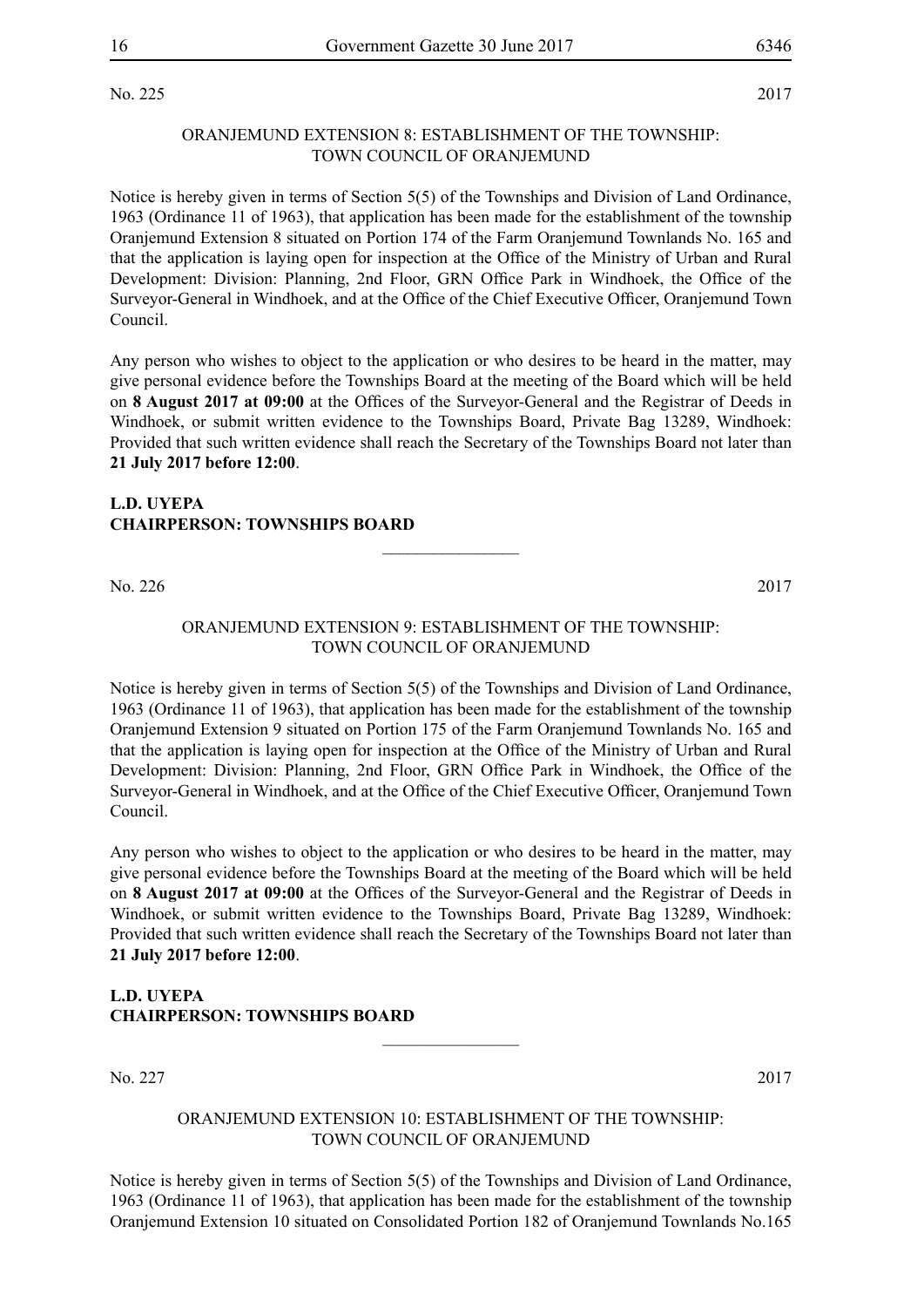and that the application is laying open for inspection at the Office of the Ministry of Urban and Rural Development: Division: Planning, 2nd Floor, GRN Office Park in Windhoek, the Office of the Surveyor-General in Windhoek, and at the Office of the Chief Executive Officer, Oranjemund Town Council.

Any person who wishes to object to the application or who desires to be heard in the matter, may give personal evidence before the Townships Board at the meeting of the Board which will be held on **8 August 2017 at 09:00** at the Offices of the Surveyor-General and the Registrar of Deeds in Windhoek, or submit written evidence to the Townships Board, Private Bag 13289, Windhoek: Provided that such written evidence shall reach the Secretary of the Townships Board not later than **21 July 2017 before 12:00**.

#### **L.D. UYEPA CHAIRPERSON: TOWNSHIPS BOARD**

No. 228 2017

#### ORANJEMUND EXTENSION 11: ESTABLISHMENT OF THE TOWNSHIP: TOWN COUNCIL OF ORANJEMUND

 $\frac{1}{2}$ 

Notice is hereby given in terms of Section 5(5) of the Townships and Division of Land Ordinance, 1963 (Ordinance 11 of 1963), that application has been made for the establishment of the township Oranjemund Extension 11 situated on Portion 187 of the Farm Oranjemund Townlands No. 165 and that the application is laying open for inspection at the Office of the Ministry of Urban and Rural Development: Division: Planning, 2nd Floor, GRN Office Park in Windhoek, the Office of the Surveyor-General in Windhoek, and at the Office of the Chief Executive Officer, Oranjemund Town Council.

Any person who wishes to object to the application or who desires to be heard in the matter, may give personal evidence before the Townships Board at the meeting of the Board which will be held on **8 August 2017 at 09:00** at the Offices of the Surveyor-General and the Registrar of Deeds in Windhoek, or submit written evidence to the Townships Board, Private Bag 13289, Windhoek: Provided that such written evidence shall reach the Secretary of the Townships Board not later than **21 July 2017 before 12:00**.

#### **L.D. UYEPA CHAIRPERSON: TOWNSHIPS BOARD**

No. 229 2017

#### ORANJEMUND EXTENSION 13: ESTABLISHMENT OF THE TOWNSHIP: TOWN COUNCIL OF ORANJEMUND

 $\frac{1}{2}$ 

Notice is hereby given in terms of Section 5(5) of the Townships and Division of Land Ordinance, 1963 (Ordinance 11 of 1963), that application has been made for the establishment of the township Oranjemund Extension 13 situated on Portion 189 of the Farm Oranjemund Townlands No. 165 and that the application is laying open for inspection at the Office of the Ministry of Urban and Rural Development: Division: Planning, 2nd Floor, GRN Office Park in Windhoek, the Office of the Surveyor-General in Windhoek, and at the Office of the Chief Executive Officer, Oranjemund Town Council.

Any person who wishes to object to the application or who desires to be heard in the matter, may give personal evidence before the Townships Board at the meeting of the Board which will be held on **8 August 2017 at 09:00** at the Offices of the Surveyor-General and the Registrar of Deeds in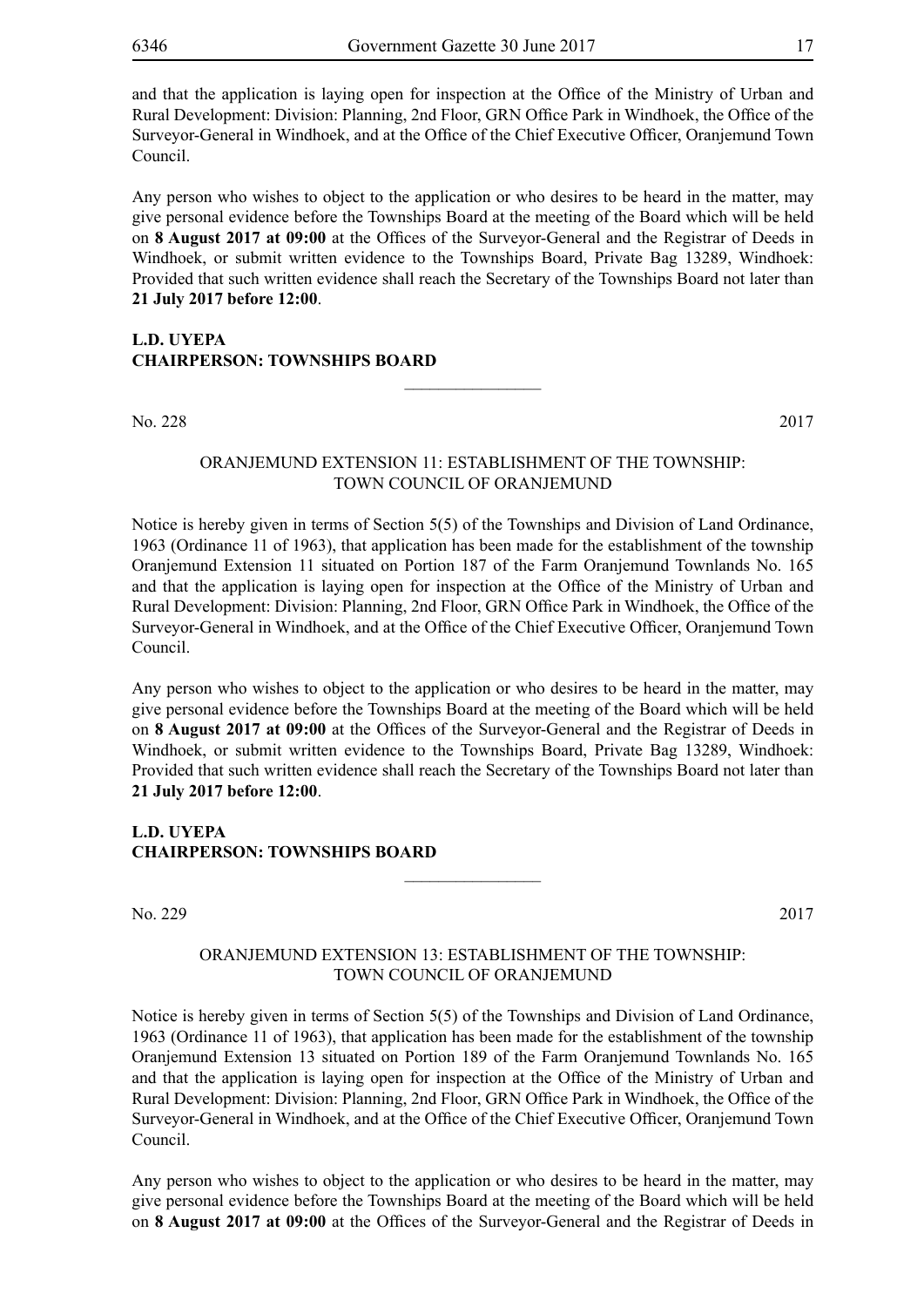Windhoek, or submit written evidence to the Townships Board, Private Bag 13289, Windhoek: Provided that such written evidence shall reach the Secretary of the Townships Board not later than **21 July 2017 before 12:00**.

#### **L.D. UYEPA CHAIRPERSON: TOWNSHIPS BOARD**

No. 230 2017

#### ORANJEMUND EXTENSION 14: ESTABLISHMENT OF THE TOWNSHIP: TOWN COUNCIL OF ORANJEMUND

 $\overline{\phantom{a}}$  , where  $\overline{\phantom{a}}$ 

Notice is hereby given in terms of Section 5(5) of the Townships and Division of Land Ordinance, 1963 (Ordinance 11 of 1963), that application has been made for the establishment of the township Oranjemund Extension 14 situated on Portion 190 of the Farm Oranjemund Townlands No. 165 and that the application is laying open for inspection at the Office of the Ministry of Urban and Rural Development: Division: Planning, 2nd Floor, GRN Office Park in Windhoek, the Office of the Surveyor-General in Windhoek, and at the Office of the Chief Executive Officer, Oranjemund Town Council.

Any person who wishes to object to the application or who desires to be heard in the matter, may give personal evidence before the Townships Board at the meeting of the Board which will be held on **8 August 2017 at 09:00** at the Offices of the Surveyor-General and the Registrar of Deeds in Windhoek, or submit written evidence to the Townships Board, Private Bag 13289, Windhoek: Provided that such written evidence shall reach the Secretary of the Townships Board not later than **21 July 2017 before 12:00**.

#### **L.D. UYEPA CHAIRPERSON: TOWNSHIPS BOARD**  $\overline{\phantom{a}}$  , where  $\overline{\phantom{a}}$

No. 231 2017

#### PERMANENT CLOSURE OF PORTION "A" OF ERF 3217 GOREANGAB EXTENSION 2, AS STREET

#### PERMANENT CLOSURE OF PORTION "B" OF ERF 3217, GOREANGAB EXTENSION 2, AS STREET

Notice is hereby given in terms of Article 50(1)(a)(ii) of the Local Authorities Act, 1992 (Act No. 23 of 1992) that the City of Windhoek proposes to close permanently the under mentioned portions as indicated on the locality plan, which lies for inspection during office hours at the office of Urban Policy, Room 519, Municipal Offices, Independence Avenue.

#### **PERMANENT CLOSURE OF PORTION "A" OF ERF 3217, GOREANGAB EXTENSION 2, AS STREET AND SUBSEQUENT CONSOLIDATION OF PORTION A WITH PORTION 17 OF ERF 3215, GOREANGAB EXTENSION 2 TO FORM CONSOLIDATED ERF 'X'**

#### **PERMANENT CLOSURE OF PORTION "B" OF ERF 3217, GOREANGAB EXTENSION 2, AS STREET AND SUBSEQUENT CONSOLIDATION OF PORTION "B" WITH PORTION 16 OF ERF 3215, GOREANGAB EXTENSION 2 TO FORM CONSOLIDATED ERF 'Y'**

Objections to the proposed closing are to be served on the Secretary: Townships Board, Private Bag 13289, and the Chief Executive Officer, P.O. Box 59, Windhoek, within 14 days after the appearance of this notice in accordance with Article 50 (3) (a)(iv) of the above Act.

 $\overline{\phantom{a}}$  , where  $\overline{\phantom{a}}$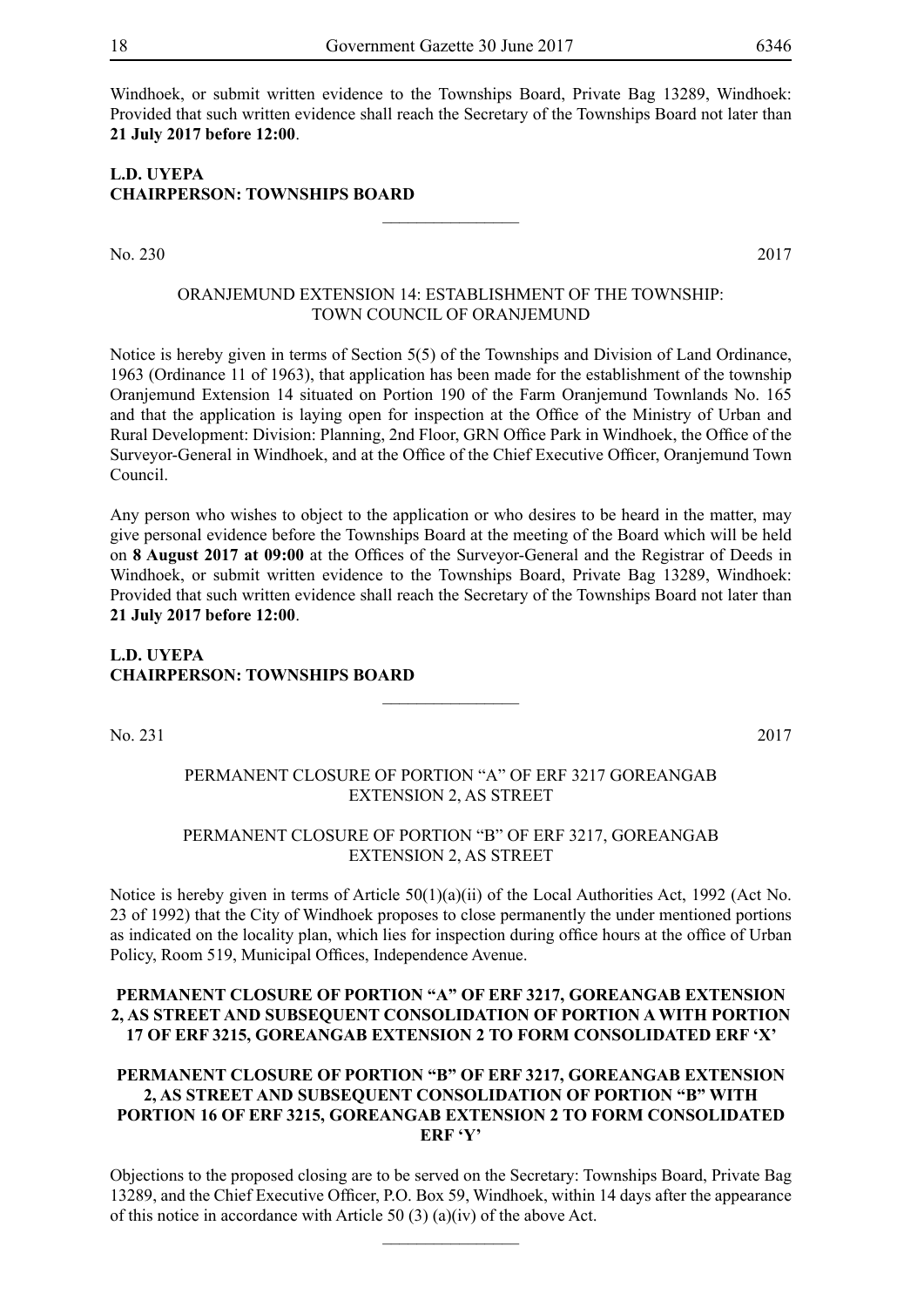#### **TSUMEB MUNICIPALITY**

No. 232 2017

PERMANENT CLOSURE OF PORTION X OF ERF R/961 NOMTSOUB, EXTENSION 3 AS PUBLIC OPEN SPACE, (THE PORTION IS APPROXIMATELY 1 HECTARE IN EXTENT).

Notice is hereby given in terms of article  $50(1)(a)(ii)$  of the Local Authorities Act, 1992 (Act No. 23) of 1992) that the Tsumeb Municipality proposes to permanently close the under-mentioned portion as indicated on the locality plan, which lies for inspection during office hours at the office of the Town Council Erf 264, Moses Garoeb Street, Tsumeb.

PERMANENT CLOSURE OF PORTION X OF ERF R/961 NOMTSOUB, EXTENSION 3 AS PUBLIC OPEN SPACE, (THE PORTION IS APPROXIMATELY 1 HECTARE IN EXTENT). THE PORTION WILL BE SOLD TO A PROSPECTIVE OWNER FOR BUSINESS PURPOSES (CONSTRUCT A SHOPPING COMPLEX).

Objections to the proposed closure are to be served on the Secretary: Townships Board, Private Bag 13289, and the Chief Executive Officer, Private Bag 2012, Tsumeb, within 14 days after the appearance of this notice in accordance with Article  $50(1)(C)$  of the above Act.

**Applicants: Tsumeb Municipality Ritta Khiba Planning Consultants PO Box 2012 Tsumeb P.O. Box 22543, Windhoek Mr. A. Benjamin 1012 Virgo Street, Doradopark Chief Executive Officer Tel: +264 61 225062 Tel: +267 221056/7/8 Email: rkhiba@gmail.com Fax: +264 67 221464/221067 Email: jjakob@tsumebmunsorg.na**

#### **CITY OF WINDHOEK**

 $\overline{\phantom{a}}$  , where  $\overline{\phantom{a}}$ 

No. 233 2017

#### PERMANENT CLOSURE OF ERF 2557 (±109M2) AND PORTION A OF ERF 1443 (±4M2 ), VAN COLLER STREET, KLEIN WINDHOEK AS STREET (THE CLOSED STREET PORTIONS WILL BE CONSOLIDATED WITH ERF RE/1437, KLEIN WINDHOEK TO BE USED FOR RESIDENTIAL PURPOSES)

Notice is hereby given in terms of article 50(1)(a)(ii) of the Local Authorities Act, 1992 (Act No. 23 of 1992) that the City of Windhoek proposes to permanently close the under-mentioned portions as indicated on the locality plan, which lies for inspection during office hours at the office of the Division: Urban Planning Room 519, Municipal Offices, Independence Avenue.

#### PERMANENT CLOSURE OF ERF 2557 (±109M2) AND PORTION A OF ERF 1443 (±4M<sup>2</sup>), VAN COLLER STREET, KLEIN WINDHOEK AS STREET (THE CLOSED STREET PORTIONS WILL BE CONSOLIDATED WITH ERF RE/1437, KLEIN WINDHOEK TO BE USED FOR RESIDENTIAL PURPOSES)

Objections to the proposed closure are to be served on the Secretary: Townships Board, Private Bag 13289, and the Chief Executive Officer, P.O. Box 59, Windhoek, within 14 days after the appearance of this notice in accordance with Article  $50(1)(a)(ii)$  of the above Act.

 $\frac{1}{2}$ 

**H. RUST URBAN PLANNER**